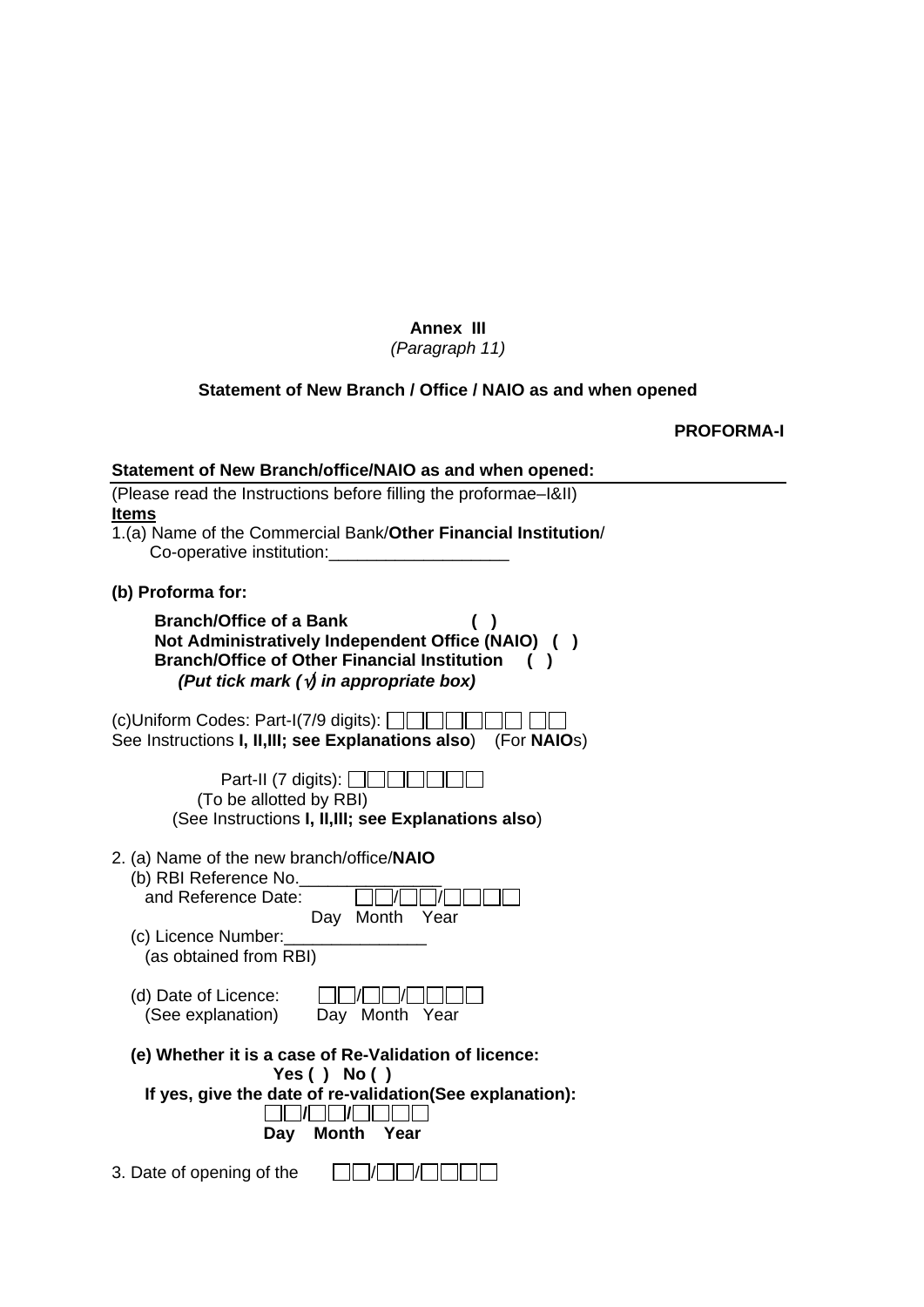| New Branch/office/NAIO:<br>Day Month Year                                                                                                                                                                                         |
|-----------------------------------------------------------------------------------------------------------------------------------------------------------------------------------------------------------------------------------|
| 4. Postal address:<br>4.1 Name/Municipal Number of                                                                                                                                                                                |
|                                                                                                                                                                                                                                   |
| (b) Pin Code: $\Box$ $\Box$ $\Box$ $\Box$ $\Box$                                                                                                                                                                                  |
| 4.4 Name of the locality within a<br>(See explanation)<br>4.5 Name of Tehsil/Taluka/Sub-Division: ___________________                                                                                                             |
| 4.6 Tel.No. /Telex No. (Including STD code): _____________<br>4.7 Fax No.: __________________                                                                                                                                     |
| 4.8 E-mail Address: _________________________                                                                                                                                                                                     |
| 5.(a) Name of the centre (revenue village/town/city/<br>Municipality/Municipal Corporation) within<br>the limits of which branch/office is located:<br>(This is a very important aspect: See explanation)                         |
| (b) Name of Community Development Block/Development Block/Tehsil/<br>Taluka/Sub-Division/Mandal/Police Station:_____________________                                                                                              |
|                                                                                                                                                                                                                                   |
| (e) Population of the Centre (revenue unit)<br>as per latest Census report: ___________________<br>(See explanation)                                                                                                              |
| Is/are there any other administratively<br>6.<br>independent bank branch(es)/office(s) other<br>than your branch/office/NAIO in your center: Yes: () No: ()<br>(See explanation and put tick mark $(\sqrt{})$ in appropriate box) |
| 7. (a) Business Status of the new branch/office/NAIO (See explanation):<br>$Code: \Box$<br><u>Status Name</u> :- ____________________                                                                                             |
| (b) In case of NAIO, supply the following details (See explanation):                                                                                                                                                              |
| (i) Name of the base branch/office:                                                                                                                                                                                               |
| (ii) Uniform code numbers of the base branch/office                                                                                                                                                                               |
| Part-I $(7 \text{ digits})$ :                                                                                                                                                                                                     |
| <u>Part-II(7 digits):</u>                                                                                                                                                                                                         |
| 8.(i)(a) Status of Central Government Business:                                                                                                                                                                                   |

*(Put tick mark (*√*) in appropriate box) Type of Central Government Business*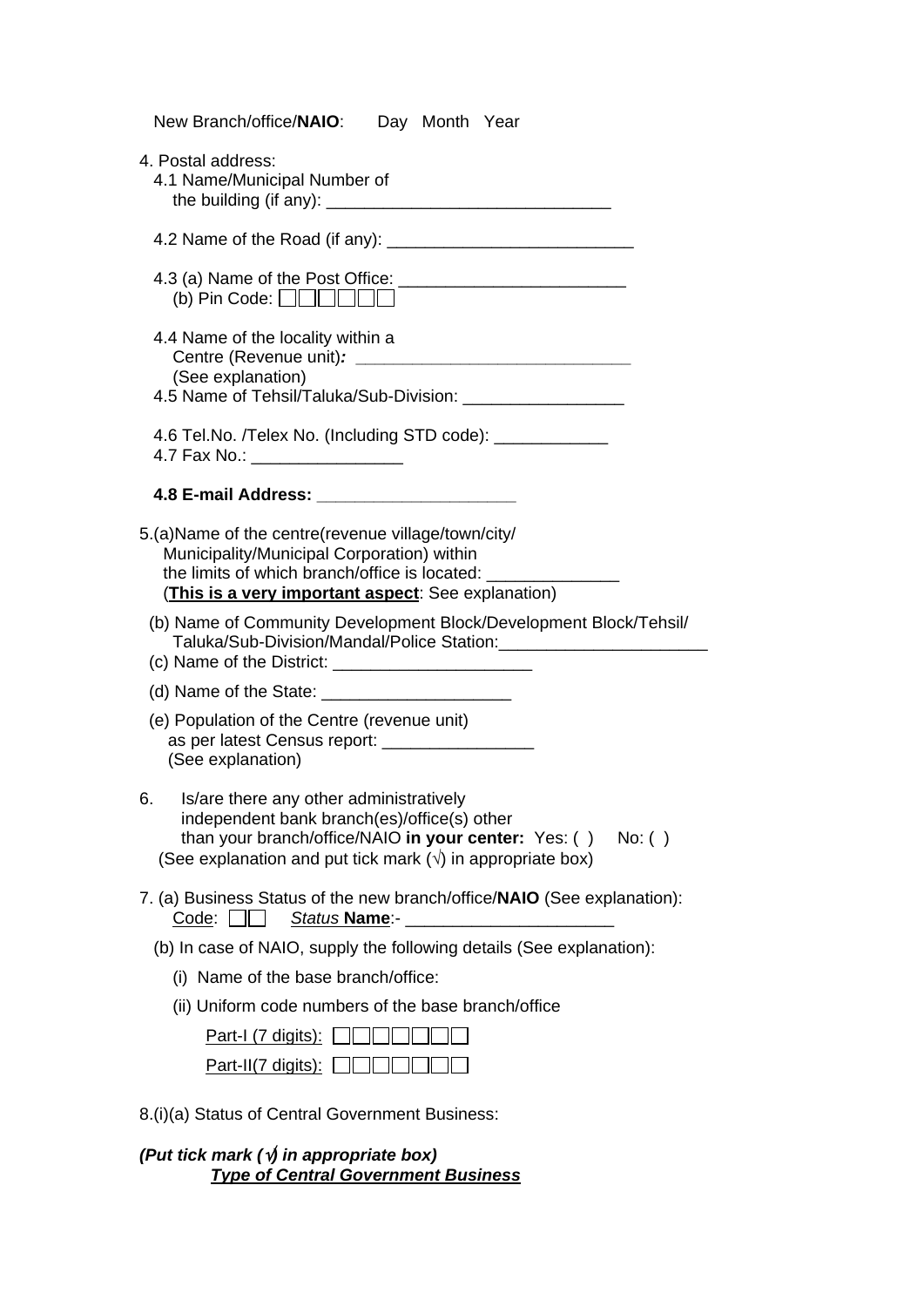- *(1) ( ) No Govt. Business*
- *(2) ( ) Direct Taxes*
- *(3) ( ) Departmentalised Ministries Account (DMA)*
- *(4) ( ) Pension*
- *(5) ( ) Bond Issue* 
	- *(6) ( ) Others (Specify, if any):\_\_\_\_\_\_\_\_\_\_\_\_\_\_\_\_*

 (b) Status of State Government Business (i.e. Treasury/Sub treasury business):*(Put tick mark (*√*) in appropriate box)* 

## *Type of Treasury/Sub-Treasury Business (State Govt.)*

| (1) ( ) No Govt. Business<br>(2) ( ) Treasury Business<br>(3) ( ) Sub-Treasury Business<br>$(4)$ ( ) Pension<br>(5) ( ) Bond Issue<br>(6) ( ) Others (Specify, if any):      |
|------------------------------------------------------------------------------------------------------------------------------------------------------------------------------|
| (ii) Whether a currency chest is<br>attached to this branch/office: Yes () No ()                                                                                             |
| (A) If "Yes" then state:<br>(a) The type of currency chest: $A( ) B( ) C( )$<br>(put a tick mark $(\sqrt{})$ in appropriate box)                                             |
| (b) Date of establishment<br>of currency chest: Day Month Year                                                                                                               |
| (c) Currency chest code Number: $\Box$ $\Box$<br>(8- digit Code allotted by Department of Currency<br>Management (DCM) is to be written)                                     |
| (d) Mention type of area in which currency chest is<br>located:<br>(State "type of area" code: See the explanation)                                                          |
| $\overline{\text{Code}}$ : $\Box$ Type of Area:                                                                                                                              |
| (B) If "NO" then, supply particulars of the nearest<br>branch/office having currency chest facility:<br>(a) Bank Name:<br><u> 1980 - John Stone, Amerikaansk politiker (</u> |
| (b) Branch Name: $\sqrt{ }$                                                                                                                                                  |
| (c) Part-I of Uniform code: $\Box$                                                                                                                                           |
| (d) Distance (in Km.): _________                                                                                                                                             |
| (e) Centre Name:                                                                                                                                                             |
| (iii) Whether there is a repository<br>attached to this branch/office? Yes () No ()<br>(put a tick mark $(\sqrt{})$ in appropriate box)                                      |
| (iv) Whether a small coin-depot is<br>attached to this branch/office? Yes ()<br>No( )                                                                                        |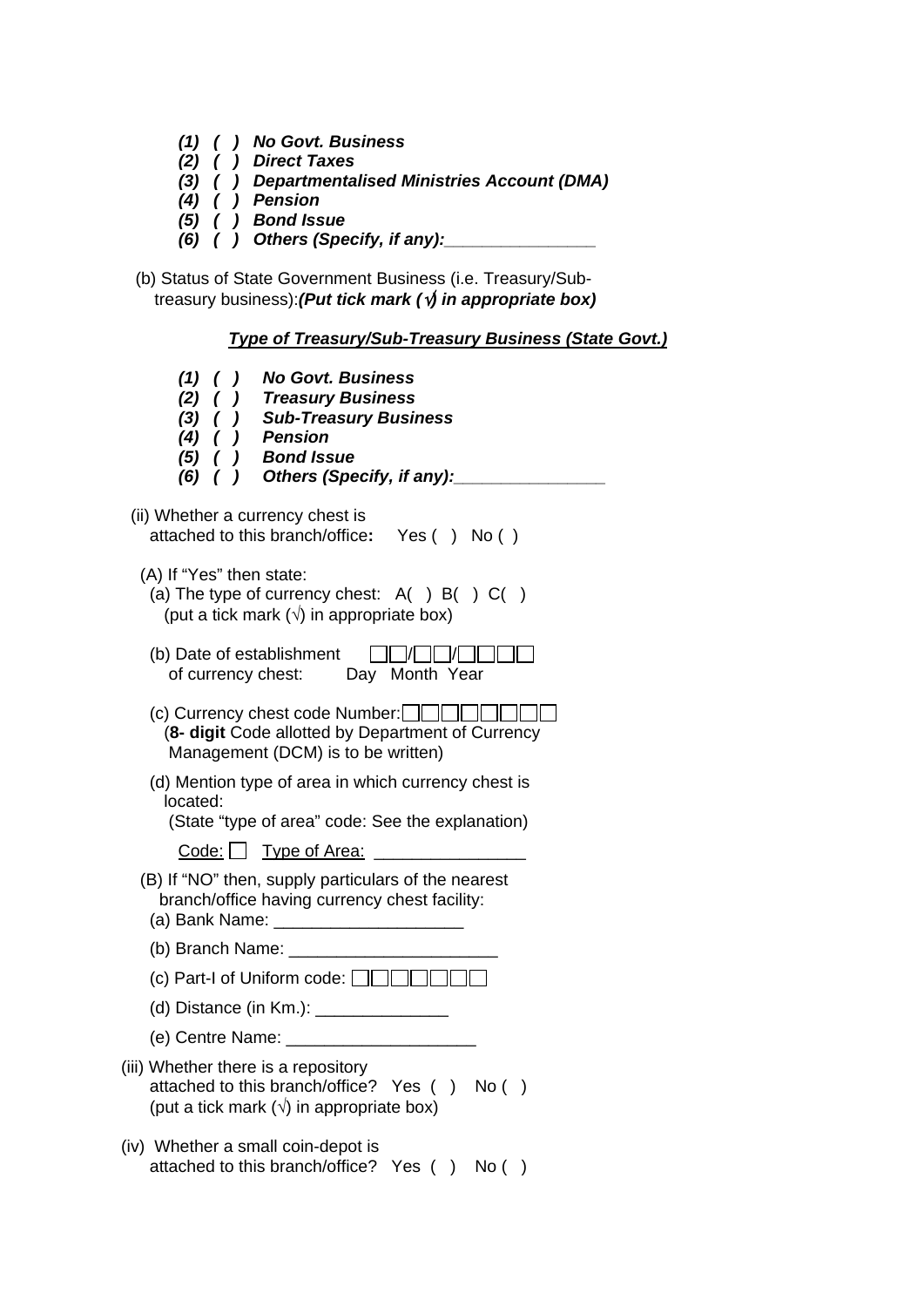(Put a tick mark  $(\sqrt{})$  in appropriate box)

- (v) **Whether any NAIO is attached to the branch having Currency Chest/Repository/Small Coin-depot facility? (Put a tick mark (**√**) in appropriate box) Yes ( ) No ( )**
- 9. Nature of Business conducted by the branch/office/**NAIO**: *(Put tick mark (*√*) in appropriate box/boxes)*

## **Name**

- *(1) ( ) Banking Business*
- *(2) ( ) Merchant Banking Business*
- *(3) ( ) Foreign Exchange*
- *(4) ( ) Gold deposit*
- *(5) ( ) Insurance* 
	- *(6) ( ) Administrative/Controlling Office*
	- *(7) ( ) Training Centre*
	- *(8) ( ) others(please specify, if any)---------*
- 10. (a) Authorised Dealer Category of the branch/office:  $A() B() C()$ (Put a tick mark  $(\sqrt{})$  in appropriate box)
	- (b) Date of Authorisation:  $\Box$  $\Box$  $\Box$  $\Box$  $\Box$  $\Box$ Day Month Year
	- (c) In the case of 'C' Category office, write name and uniform code numbers of `A' or `B' Category branch/office through which its foreign exchange transactions are settled:
		- (i) Name of the branch/office:

(ii)Uniform code Numbers of the branch/office:

|            | $Part-I: \Box \Box \Box \Box \Box \Box \Box$ Part-II: $\Box \Box \Box \Box \Box \Box$ |
|------------|---------------------------------------------------------------------------------------|
| (7 digits) | (7 digits)                                                                            |

- 11. Technological facility of Branch/Office: *(Put tick mark (*√*) in appropriate box) Technological Facility*
	- *(1) ( ) Not yet Computerised*
- *(2) ( ) Partially Computerised*
- *(3) ( ) Fully Computerised*
- 12. Communication Facility available in the Branch/Office/**NAIO**: *(Put tick mark (*√*) in appropriate box) Communication Facility*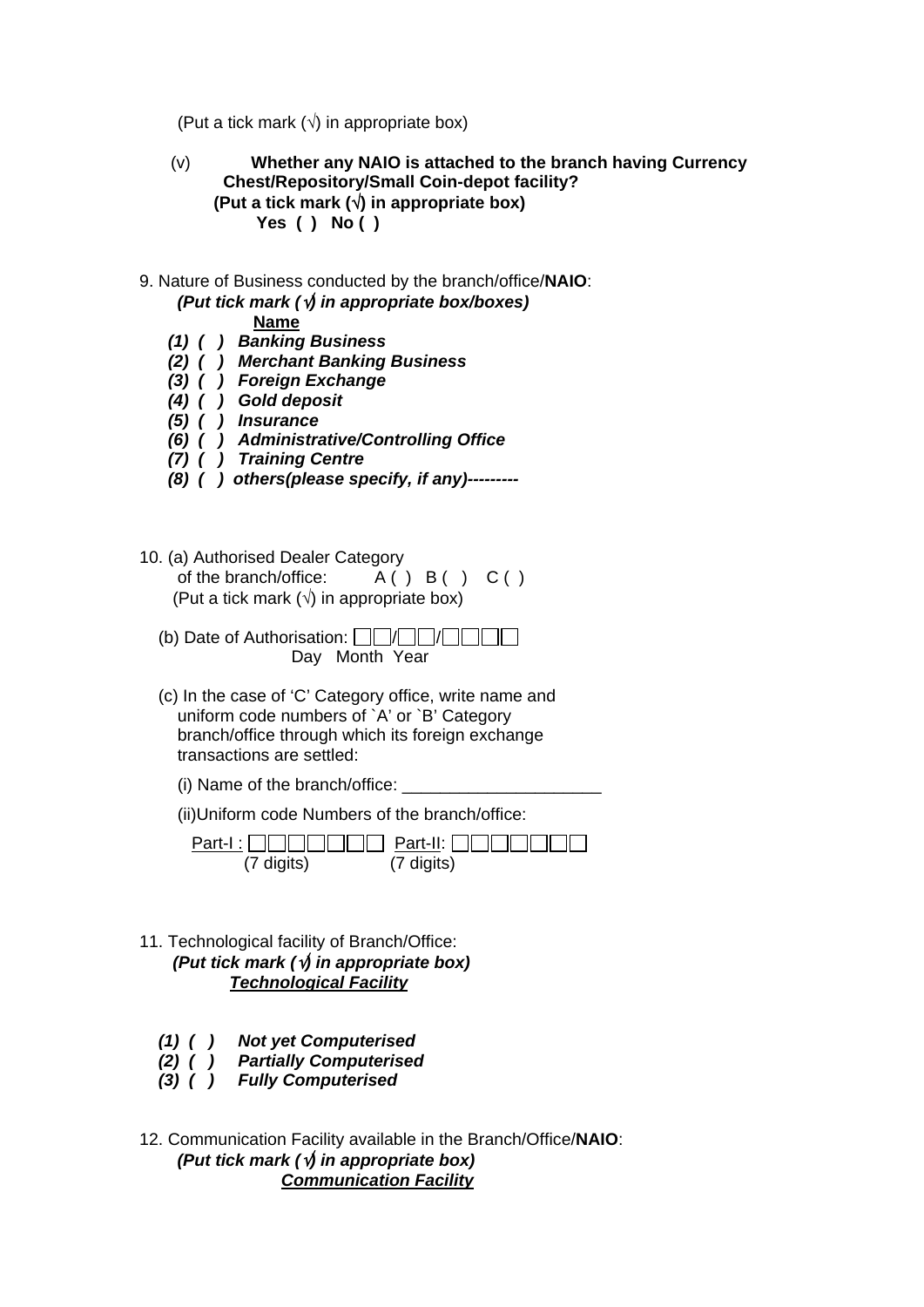- (*1) ( ) NO NETWORK*
- *(2) ( ) INFINET*
- *(3) ( ) INTERNET*
- *(4) ( ) INTRANET*
- *(5) ( ) Others (Please specify, if any)\_\_\_\_\_\_\_\_\_\_\_\_\_*

### **13. Magnetic Ink Code Reader (MICR Code) number of the branch/office/NAIO: \_\_\_\_\_\_\_\_\_\_\_\_\_\_\_\_\_\_\_\_\_**

14. Any other particulars (please specify): \_\_\_\_\_\_\_\_\_\_\_\_\_\_\_

- 15. For RBI use only:
	- (a) AD Region Office Code:
	- (b) Census Classification Code:
	- (c) Full Postal Address: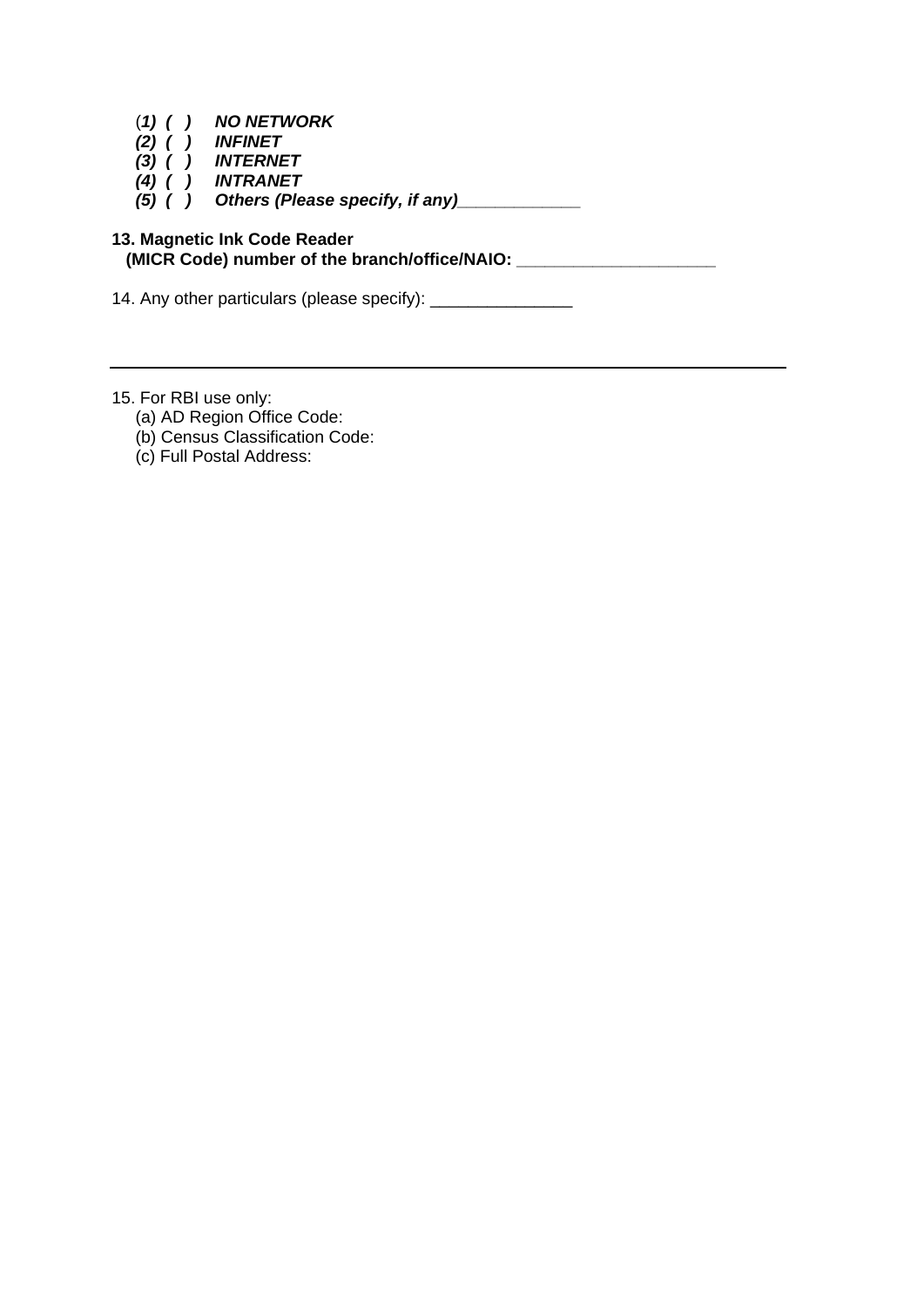#### **PROFORMA-II**

#### **Statement of change in Status/Merger/***Conversion/***Closure etc. of Existing Branch/office/NAIO as and when effected.**

(Please read all Instructions and explanations before filling the proforma. The explanatory notes provided in brackets against various items in Proforma – II relate to the item numbers in Proforma – I shown under "EXPLANATIONS OF ITEMS IN PROFORMA – I" enclosed)

\_\_\_\_\_\_\_\_\_\_\_\_\_\_\_\_\_\_\_\_\_\_\_\_\_\_\_\_\_\_\_\_\_\_\_\_\_\_\_\_\_\_\_\_\_\_

Name of the Bank/Other Financial Institution/Co-operative institution:-

#### **A. Change in Status/ A.D.Category/Nature of Business/Postal address of Branch/office/NAIO:**

1. Name of the branch/office/**NAIO** (See explanation in item no.2(a)):

| (a)                                                         | Old Name:                                                                                                                                                                                             |                |       |
|-------------------------------------------------------------|-------------------------------------------------------------------------------------------------------------------------------------------------------------------------------------------------------|----------------|-------|
| (b)                                                         | <b>Current Name:</b>                                                                                                                                                                                  |                |       |
|                                                             | (c) Date of Change in Name: $\Box$<br>Day Month Year                                                                                                                                                  |                |       |
|                                                             | 2. Uniform Code (Existing):<br>(a) Part-I (7/9 digits): $\Box$                                                                                                                                        |                |       |
|                                                             | (b) Part-II (7 digits) : $\Box$                                                                                                                                                                       |                |       |
|                                                             | 3. Change in Business status of the Branch/office/NAIO (See explanation in item                                                                                                                       |                |       |
| $no.7(a)$ :                                                 |                                                                                                                                                                                                       |                |       |
| (a)                                                         |                                                                                                                                                                                                       |                | Code: |
| (b)                                                         |                                                                                                                                                                                                       |                | Code: |
|                                                             | (c) Date of Change in status (if any): $\Box$                                                                                                                                                         | Day Month Year |       |
|                                                             | 4. Change in Nature of Business:<br>(Put tick mark $(\sqrt{y})$ in appropriate box)                                                                                                                   |                |       |
| (a)<br>Old                                                  | Name                                                                                                                                                                                                  | Current        |       |
| (1)<br>(3)<br>(4)<br>(5) ( ) Insurance<br>(6)<br>(7)<br>(8) | ) Banking Business<br>) Merchant Banking Business<br>) Foreign Exchange<br>) Gold deposit<br>) Administrative/Controlling Office ( )<br>) Training Centre<br>) Others (Please specify, if any) ______ | ( )            |       |

(b)Date of Change in nature of business(if any): $\Box$  $\Box$  $\Box$  $\Box$  $\Box$  $\Box$ Day Month Year

5.(a) Change in Technological Facility of the Branch/office/NAIO: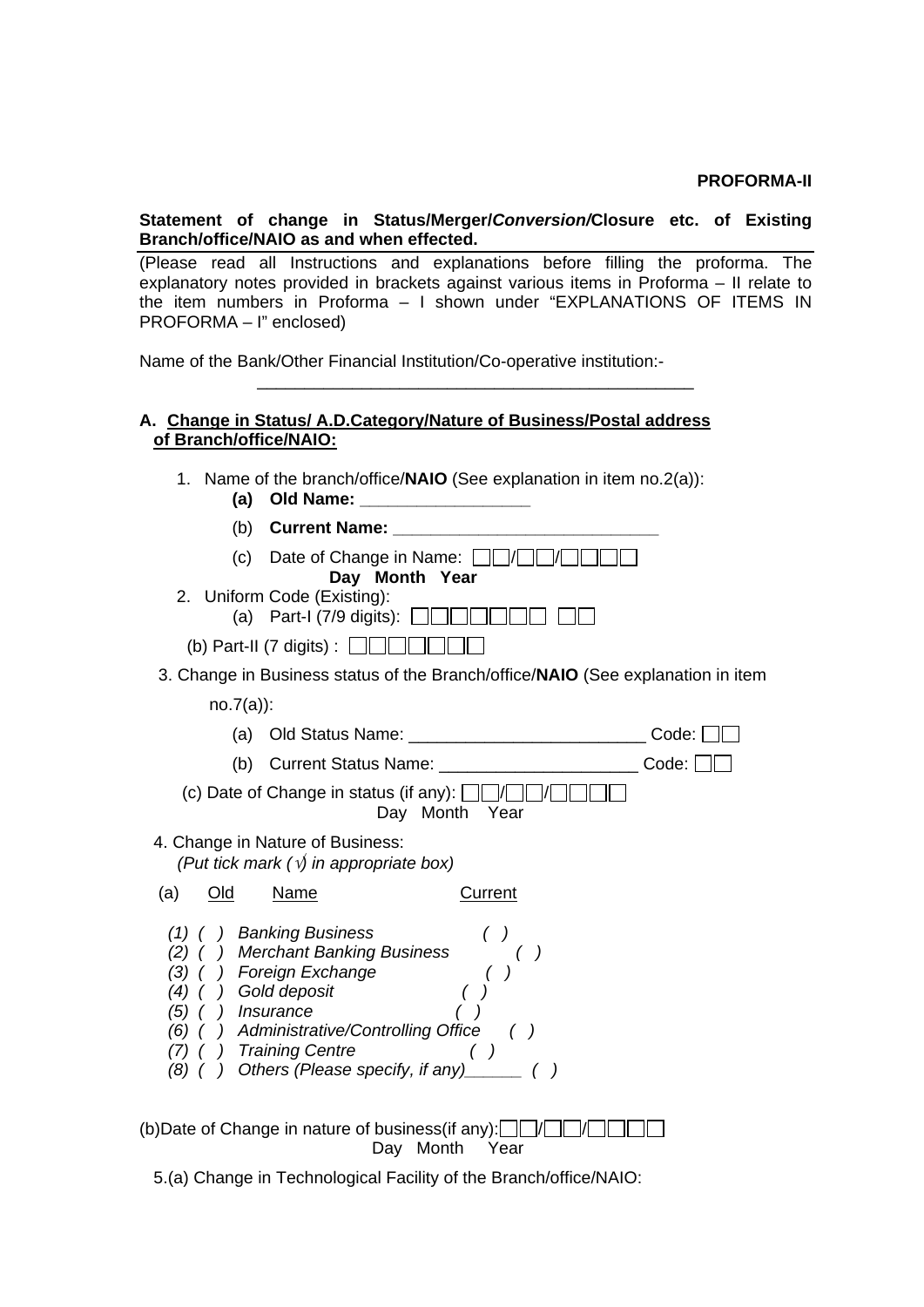| (Put tick mark $(\sqrt{y})$ in appropriate box)<br><b>Technological Facility</b><br>Old<br>Current                                                                                                                                                                      |
|-------------------------------------------------------------------------------------------------------------------------------------------------------------------------------------------------------------------------------------------------------------------------|
| (1) ( ) Not yet Computerised<br>(2) ( ) Partially Computerised<br>(3) ( ) Fully Computerised                                                                                                                                                                            |
| Date of Change in technological Facility:<br>(b)<br>Day Month Year                                                                                                                                                                                                      |
| 6. (a) Communication Facility of Branch/Office/NAIO:<br>(Put tick mark $(\sqrt{y})$ in appropriate box)<br><b>Communication Facility</b><br><u>Old</u><br><b>Current</b>                                                                                                |
| NO NETWORK<br>$(1)$ (<br>$\left( \quad \right)$<br><i><b>INFINET</b></i><br>$(2)$ (<br><i><b>INTERNET</b></i><br>(3)<br>INTRANET<br>(4)<br><b>Others</b><br>$(5)$ ( )<br>(Please specify, if any)                                                                       |
| Date of Change in Communication Facility:  <br>Day Month<br>Year<br>7. State Authorised Dealer Category of the Branch/office:                                                                                                                                           |
|                                                                                                                                                                                                                                                                         |
| <u> 1980 - Jan Stein Stein Stein Stein Stein Stein Stein Stein Stein Stein Stein Stein Stein Stein Stein Stein S</u><br>a) Old Category                                                                                                                                 |
|                                                                                                                                                                                                                                                                         |
| Further, put tick mark $(\sqrt{})$ in appropriate box :                                                                                                                                                                                                                 |
| Upgraded () Degraded () Newly Authorised ()<br>c) Date of Upgradation/Degradation/Authorisation:                                                                                                                                                                        |
| Day Month Year                                                                                                                                                                                                                                                          |
| d) If a branch doing general banking business is assigned additional<br>responsibility of handling foreign exchange business and belongs to<br>AD Category "C", then give uniform code number of the Link<br>Branch/office through which its transactions are reported: |
| Part-I(7 digits): $\Box$                                                                                                                                                                                                                                                |
| Part-II(7 digits): $\Box$                                                                                                                                                                                                                                               |
| e) If a link office of an existing "C" category branch is changed, then<br>provide<br>Part-I & II codes of the new link office:                                                                                                                                         |
| Part-I(7 digits): $\vert$                                                                                                                                                                                                                                               |
| Part-II(7 digits): $\Box$                                                                                                                                                                                                                                               |
| f) If "A"/"B" category AD branch is downgraded to "C" category, then give<br>uniform code number of the Link Branch/office through which the<br>transactions of the downgraded "C" category AD branch is reported:                                                      |
| Part-I(7 digits): $\lfloor$                                                                                                                                                                                                                                             |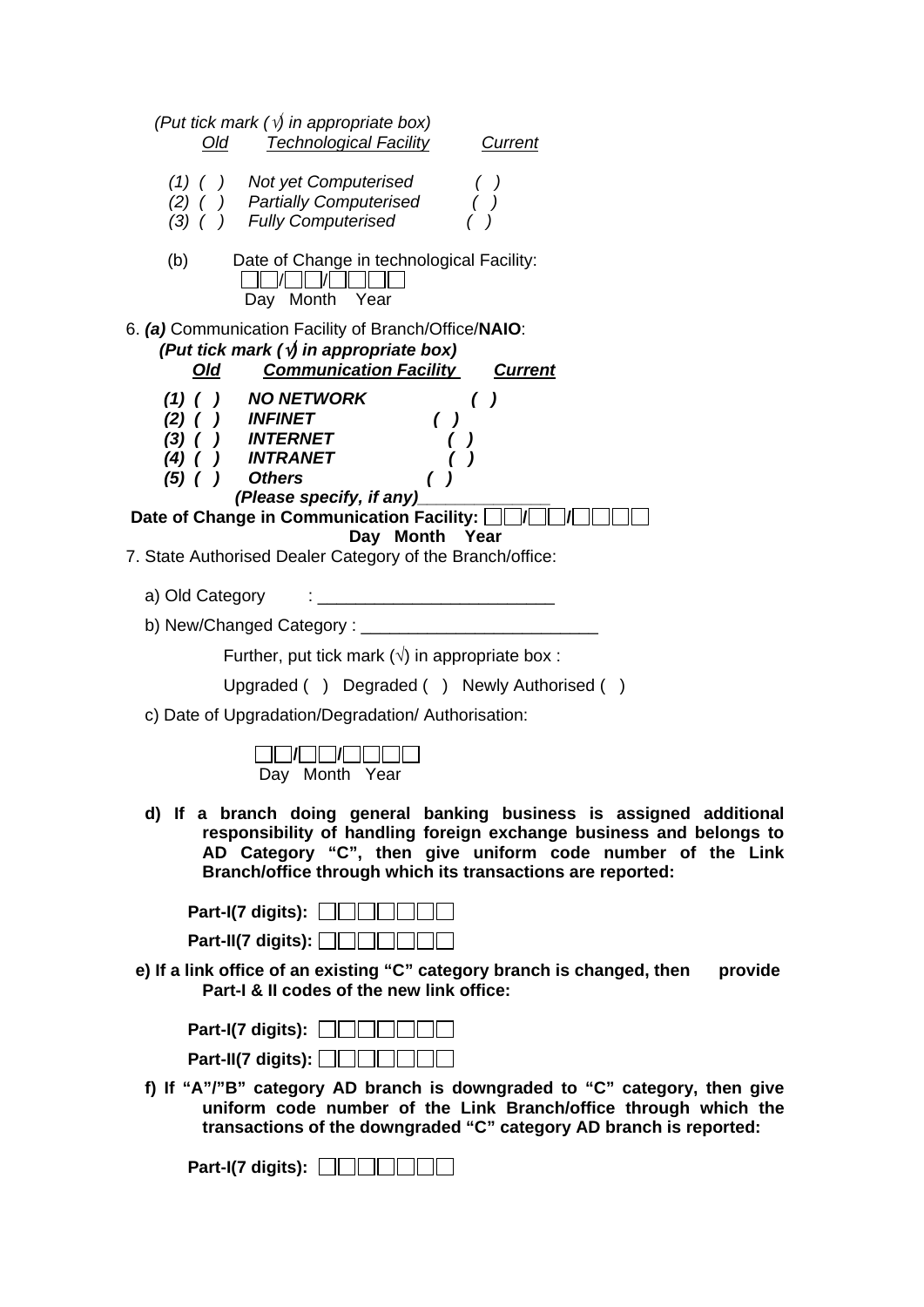**Part-II(7 digits):** 

**g) If 'A'/'B' category AD branch, which has been working as a link office to one or more 'C' category AD branch(es), is downgraded to "C" category AD branch, then provide Part – I code(s) of the AD branch(es) which has/have been assigned the link office role to the said 'C' category branch(es):** 

| UCN of 'C' category branch                                                  | <b>UCN of Link office</b> |
|-----------------------------------------------------------------------------|---------------------------|
| Part - I: $\Box$ $\Box$ $\Box$ $\Box$ Part - I: $\Box$ $\Box$ $\Box$ $\Box$ |                           |
| Part - I: $\ \cdot\ $               Part - I:                               |                           |
|                                                                             |                           |

**(If the list of "C" category branches is large, then enclose the list)** 

**h) If a branch doing general banking business alone/"C" category AD branch is assigned or upgraded to "A"/"B" category AD branch, then part-I code of all "C" category branches, which will be linked to the newly upgraded AD branch should be listed:** 

| Part-I(7 digits): $\Box$ |
|--------------------------|
| Part-I(7 digits): $\Box$ |
| Part-I(7 digits): $\Box$ |

 **(If the list of "C" category branches is large, then enclose the list)** 

- 8. Details in respect of change, if any, in the status of currency chest/ repository/ coin-depot/ Govt. business, etc. (including opening/ shifting/ conversion/ closure). In all these cases of shifting/conversion/ closure please mention the date also:
- (a) (i) Central Government Business:  *(Put tick mark (*√*) in appropriate box) Old Type of Govt. Business New*
- *(1) ( ) No Govt. Business ( )*
- *(2) ( ) Direct Taxes ( )*
- *(3) ( ) Departmentalised Ministries Account(DMA) ( )*
- *(4) ( ) Pension ( )*
- *(5) ( ) Bond Issue ( )*
- *(6) ( ) Others (specify, if any):\_\_\_\_\_\_\_\_\_ ( )*

**(ii) Date of Change:**  $\Box$   $\Box$   $\Box$   $\Box$  **Day Month Year**

 (b) (i) Treasury/ Sub-Treasury Business (State Govt. Business): *(Put tick mark (*√*) in appropriate box) Old Type of Treasury/Sub-Treasury Business New*

- *(1) ( ) No Govt. Business ( )*
- *(2) ( ) Treasury Business ( )*
- *(3) ( ) Sub-Treasury Business ( ) (4) ( ) Pension ( )* 
	- *(5) ( ) Bond Issue ( )*
	- *(6) ( ) Others (Specify, if any):\_\_\_\_\_\_\_\_\_( )*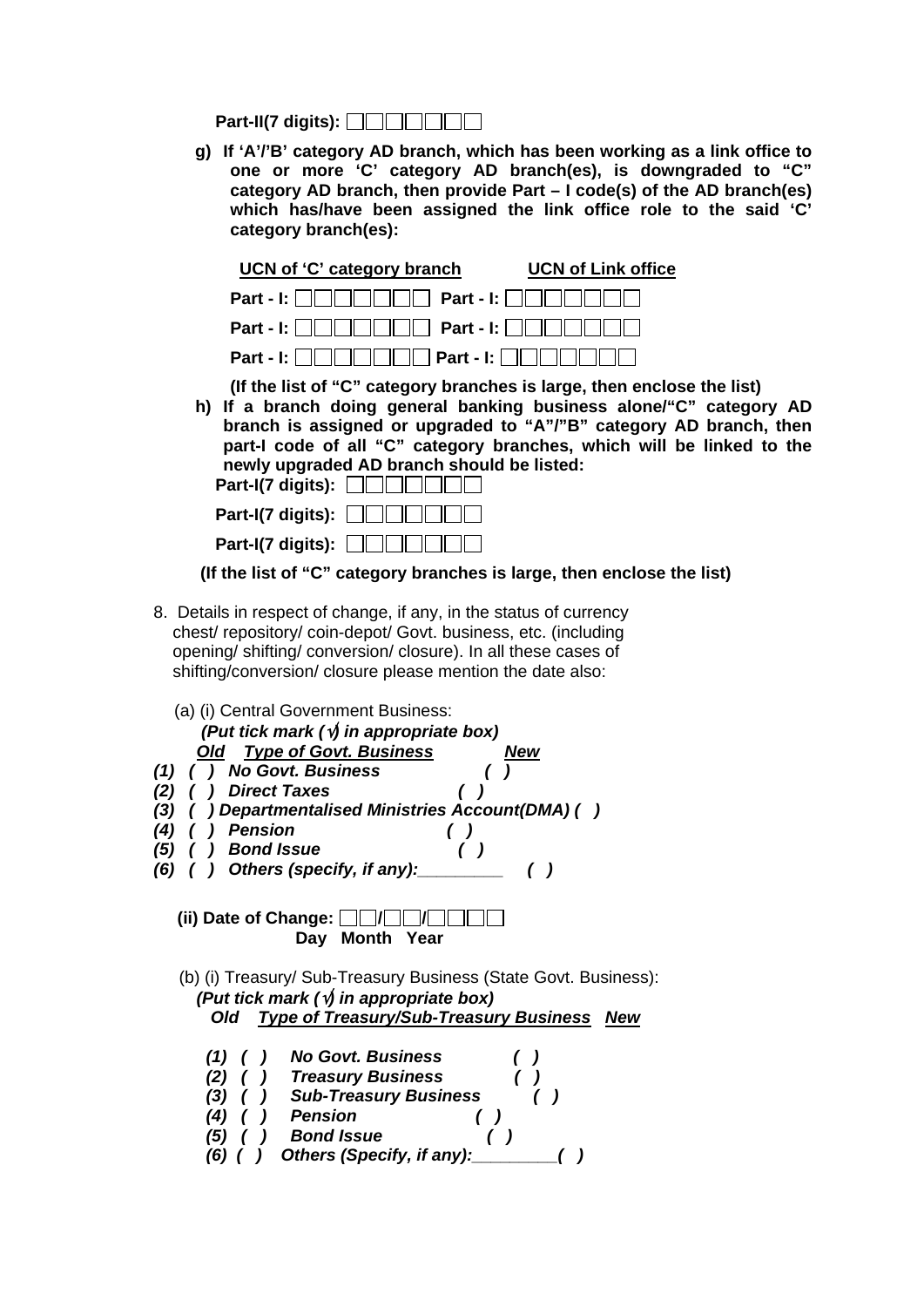|                                                                  | (ii) Date of Change: $\Box$ $\Box$<br>Day Month Year<br>(c) State Currency Chest Type:<br>Old: ( ) Current: (<br>Date of Change: $\Box$<br>$\sqrt{2}$<br>Day Month Year                                                                                                                                                                                                                                                                                                                                                        |
|------------------------------------------------------------------|--------------------------------------------------------------------------------------------------------------------------------------------------------------------------------------------------------------------------------------------------------------------------------------------------------------------------------------------------------------------------------------------------------------------------------------------------------------------------------------------------------------------------------|
|                                                                  | (d) If authorised newly for currency chest, then indicate<br>(i) type of currency chest (put tick $(\sqrt{})$ mark in appropriate box):<br>A() B() C()<br>(ii) Date of authorisation: $\Box$ $\Box$ $\Box$<br>Day Month Year<br>(iii) Currency chest code Number: $\Box$<br>(8- digit Code allotted by Department of Currency<br>Management (DCM) is to be written)<br>(iv) Mention type of area in which currency chest is located<br>(State "type of area" code: See the explanation)<br>Code: Type of Area: _______________ |
|                                                                  |                                                                                                                                                                                                                                                                                                                                                                                                                                                                                                                                |
|                                                                  |                                                                                                                                                                                                                                                                                                                                                                                                                                                                                                                                |
|                                                                  |                                                                                                                                                                                                                                                                                                                                                                                                                                                                                                                                |
| (i) <b>Old</b>                                                   | 9. Full postal address: (See explanations in item nos. 4.1 to 4.8)                                                                                                                                                                                                                                                                                                                                                                                                                                                             |
| (a)                                                              | Name/Municipal Number of the building (if any): _____________                                                                                                                                                                                                                                                                                                                                                                                                                                                                  |
| (b)                                                              | Name of the Road (if any): ____________________                                                                                                                                                                                                                                                                                                                                                                                                                                                                                |
| (c)                                                              |                                                                                                                                                                                                                                                                                                                                                                                                                                                                                                                                |
|                                                                  | (ii) Pin Code: $\Box$ $\Box$ $\Box$ $\Box$ $\Box$                                                                                                                                                                                                                                                                                                                                                                                                                                                                              |
| (d)                                                              | Name of the locality within the Centre (Revenue unit): ______                                                                                                                                                                                                                                                                                                                                                                                                                                                                  |
| (e)                                                              | Name of the Centre (Revenue unit): _____________________                                                                                                                                                                                                                                                                                                                                                                                                                                                                       |
| (f)                                                              | Name of Community Development Block/Development                                                                                                                                                                                                                                                                                                                                                                                                                                                                                |
|                                                                  | Block/Tehsil/Taluka/Sub-Division/                                                                                                                                                                                                                                                                                                                                                                                                                                                                                              |
| Mandal/Police Station: _________________                         |                                                                                                                                                                                                                                                                                                                                                                                                                                                                                                                                |
| (g)                                                              | Tel.No. /Telex No. (Including STD code): ____________                                                                                                                                                                                                                                                                                                                                                                                                                                                                          |
| (h)                                                              | Fax No.: ____________________________                                                                                                                                                                                                                                                                                                                                                                                                                                                                                          |
| (i)                                                              |                                                                                                                                                                                                                                                                                                                                                                                                                                                                                                                                |
| (ii) <b>Current</b>                                              |                                                                                                                                                                                                                                                                                                                                                                                                                                                                                                                                |
| (a)                                                              | Name/Municipal Number of the building (if any): ______                                                                                                                                                                                                                                                                                                                                                                                                                                                                         |
| (b)                                                              |                                                                                                                                                                                                                                                                                                                                                                                                                                                                                                                                |
| (c)                                                              |                                                                                                                                                                                                                                                                                                                                                                                                                                                                                                                                |
|                                                                  | (ii) Pin Code: $\Box$ $\Box$ $\Box$ $\Box$ $\Box$ $\Box$                                                                                                                                                                                                                                                                                                                                                                                                                                                                       |
| Name of the locality within the Centre (Revenue unit):___<br>(d) |                                                                                                                                                                                                                                                                                                                                                                                                                                                                                                                                |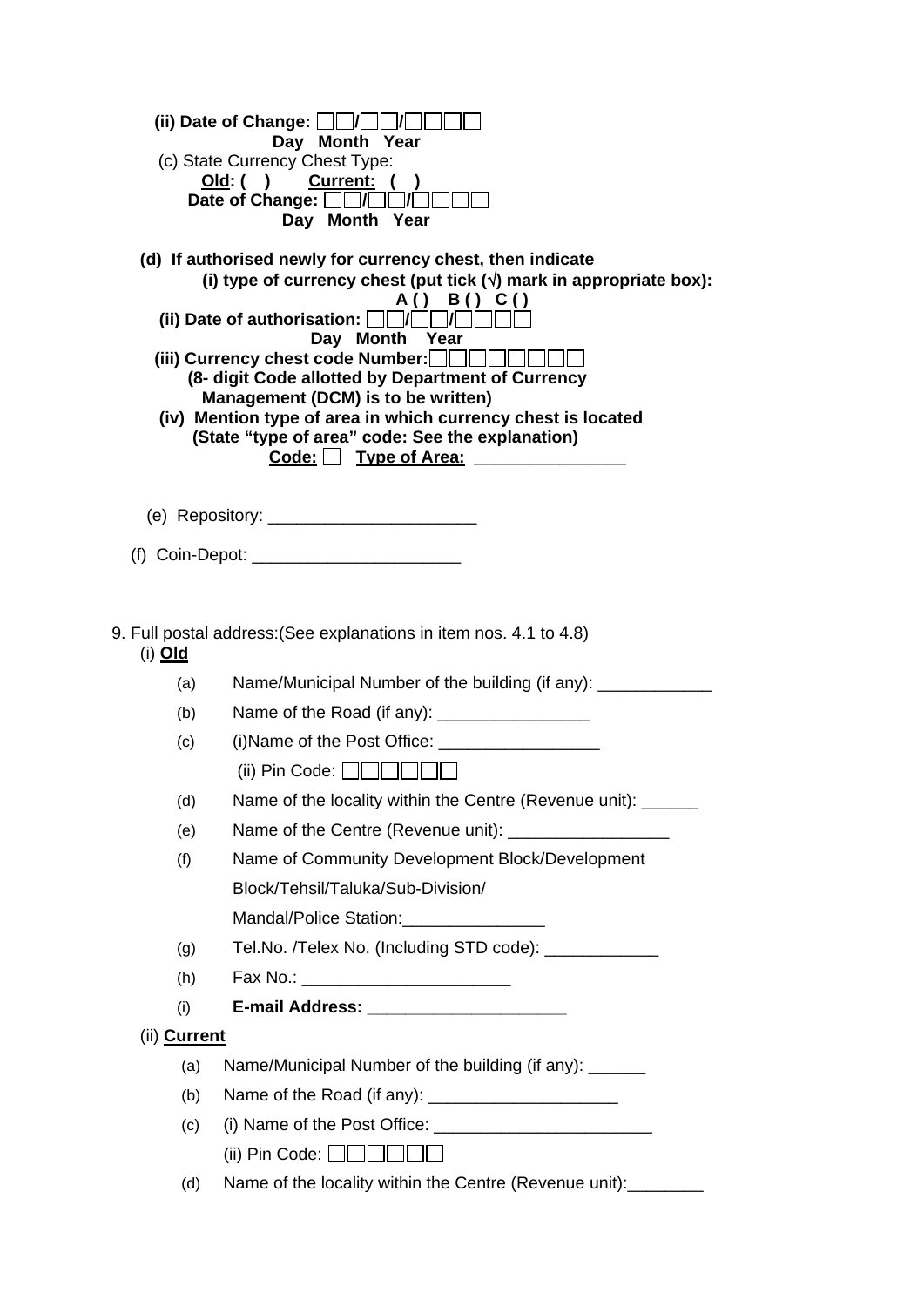| (e) |                                                                                     |
|-----|-------------------------------------------------------------------------------------|
| (f) | Name of Community Development Block/Development                                     |
|     | Block/Tehsil/Taluka/Sub-Division/                                                   |
|     | Mandal/Police Station: Mandal/Police Station:                                       |
| (g) | Tel.No. /Telex No. (Including STD code): ____________                               |
| (h) |                                                                                     |
| (i) | E-mail Address: _______________________                                             |
|     | (iii) Date of change of address: $\Box\Box/\Box\Box/\Box\Box\Box$<br>Day Month Year |
|     | 10. (i) If the branch/office/NAIO is relocated to a different centre (revenue unit) |
|     | furnish details of the current centre:                                              |
|     | (See explanations in item nos. $2(a)$ , $5(a)$ , $5(b)$ and $5(e)$ for              |
|     | $(a), (b), (c)$ and $(f)$ respectively.)                                            |
| a)  |                                                                                     |
| b)  |                                                                                     |
| c)  | Name of Community Development Block/Development                                     |
|     | Block/Tehsil/Taluka/Sub-Division/                                                   |
|     | Mandal/Police Station: ___________________                                          |
| d)  |                                                                                     |
| e)  |                                                                                     |
| f)  | Population (as per latest Census) of the Centre: ___________                        |
|     | (ii) Date of change of centre: $\Box$ $\Box$<br>Day Month Year                      |
|     | 11. If the branch/office/NAIO is relocated to a different centre, give the reasons  |
|     |                                                                                     |
| (a) | <u>Licence No.: ______________________</u>                                          |
|     | Licence suitably amended on <b>FIPIPIPI</b><br>(b)<br>Day Month Year                |
|     |                                                                                     |
| (C) | Ref. No.& Date of RBI Central Office's approval:                                    |
|     | Day Month Year                                                                      |
|     | 12. In case of change/closure of base branch/office of an NAIO provide:             |
|     | (a) Part-I code of old base branch/office: $\Box$                                   |
|     | (b) Part–I code of new base branch/office: $\Box$                                   |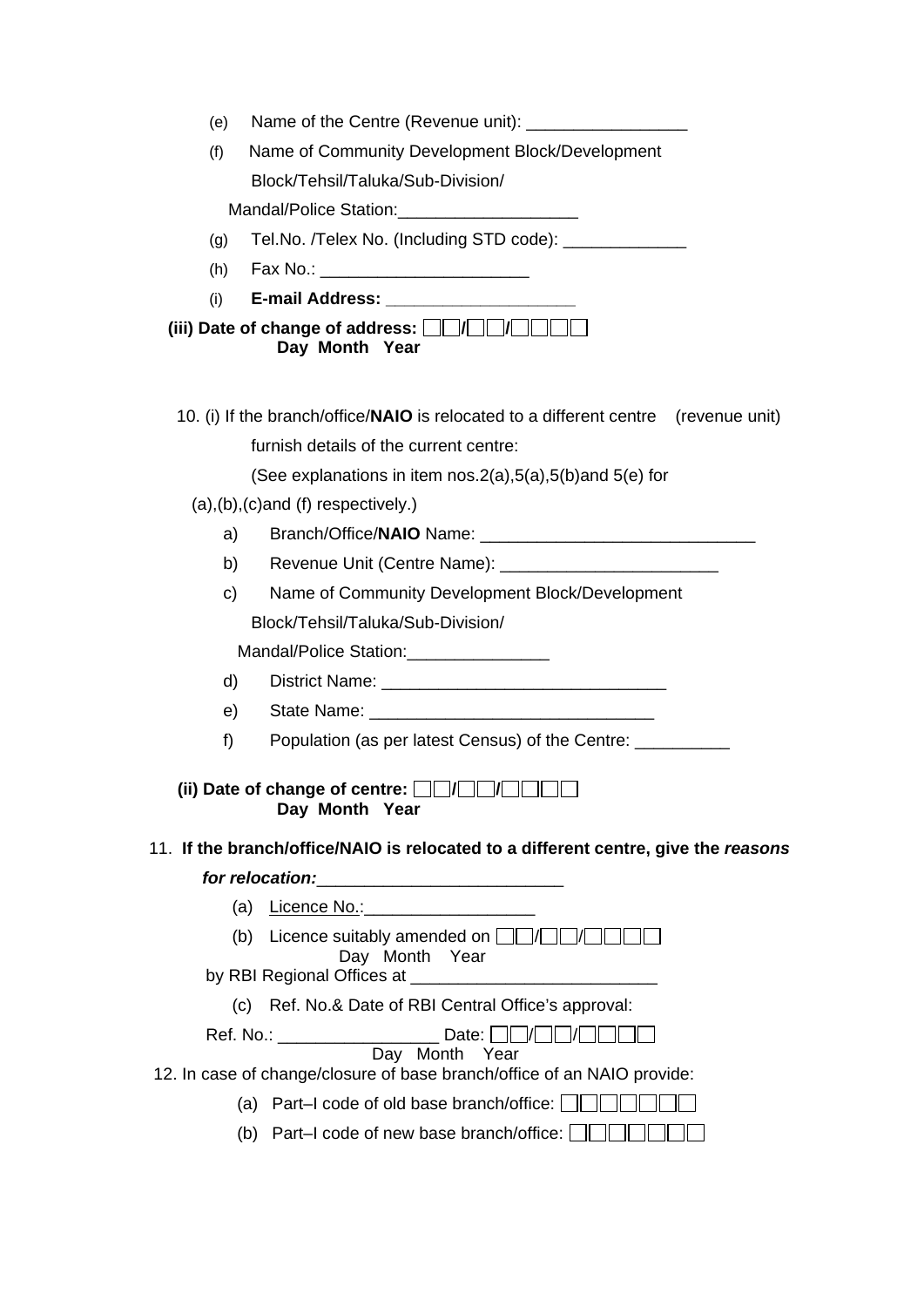## **B. Closure/ Merger/***C***onversion of the Branch/Office/NAIO:**

| 1. Advice for Closure () Merger() Conversion()                                                                 |
|----------------------------------------------------------------------------------------------------------------|
| (Put tick mark $(\sqrt{})$ against appropriate box)                                                            |
| Branch/Office/NAIO Name (See explanation in item no.2(a)): ____________<br>2.                                  |
| Uniform Codes (See explanation in item no.1(b)):<br>3.                                                         |
| Part-I: $\Box \Box \Box \Box \Box \Box \Box \Box \Box \Box$ Part - II: $\Box \Box \Box$                        |
| 4. (a)Postal address of branch/office/NAIO:                                                                    |
| (See explanation in item nos. 4.1 to 4.8)                                                                      |
| (i) Name/Municipal Number of the building (if any): _____                                                      |
|                                                                                                                |
|                                                                                                                |
| $(B)$ Pin Code: $\Box$                                                                                         |
| (iv) Name of the locality within the Centre (Revenue unit): ______                                             |
| (v) Name of Community Development Block/Development Block/Tehsil/                                              |
|                                                                                                                |
| (vi) Tel.No. /Telex No. (Including STD code): _____________                                                    |
| (vii) Fax No.: ___________________                                                                             |
|                                                                                                                |
|                                                                                                                |
| (See explanation in item no.5(a))                                                                              |
|                                                                                                                |
|                                                                                                                |
| (e) Population of the centre (revenue unit) as per latest Census Report:                                       |
| (See explanation in item no.5(e))                                                                              |
| 5. Date of Closure/Merger/Conversion: <b>OD/OD</b><br>Day Month Year                                           |
| 6. RBI reference No. & date of approval:                                                                       |
|                                                                                                                |
| Reference No.: __________________________ Date: □□/□□                                                          |
| Day Month Year                                                                                                 |
|                                                                                                                |
| 8. Licence surrendered for __________________ on [<br>$\Box$<br>(Name of branch/office/NAIO) Day Month<br>Year |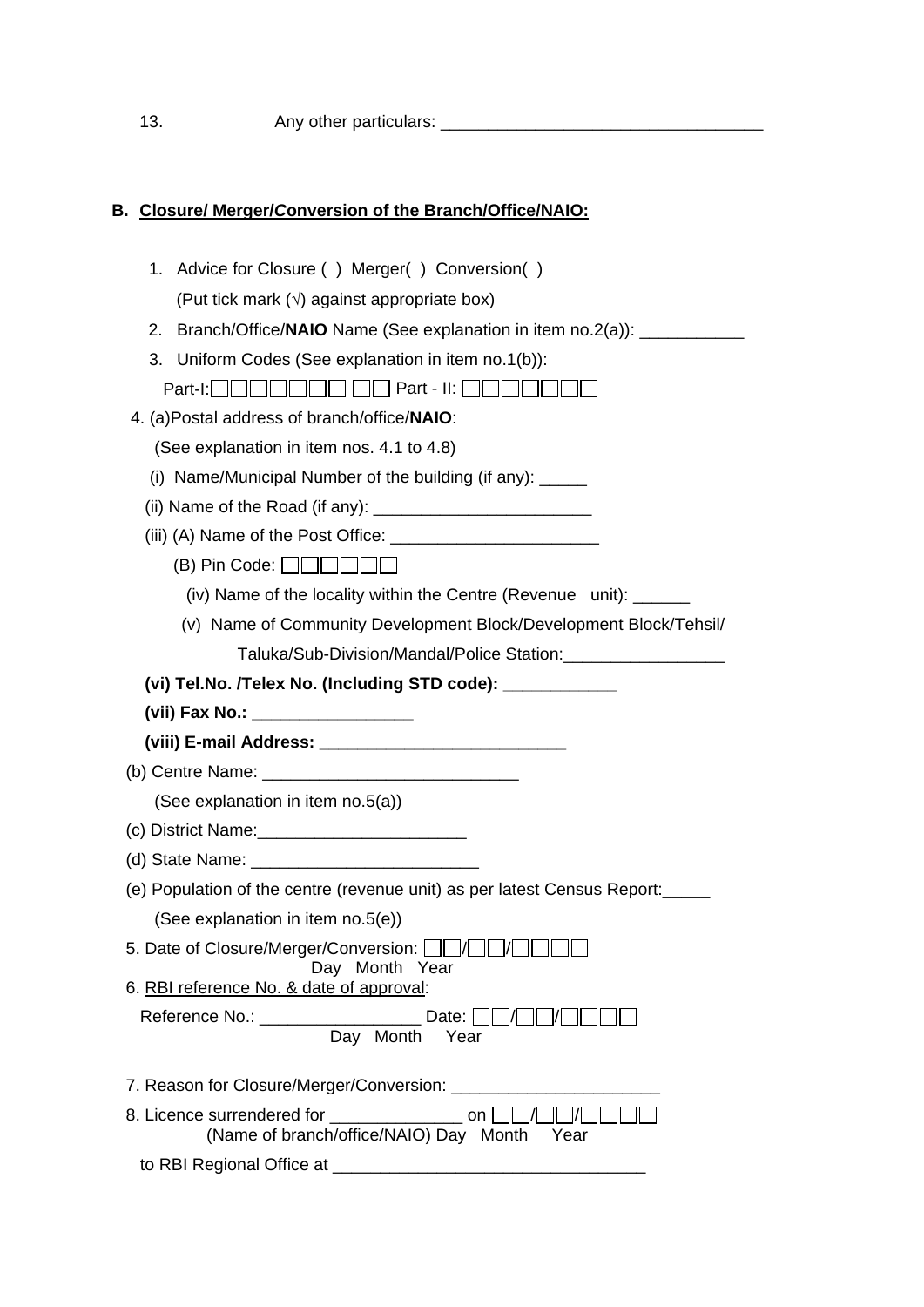9. In case of closure/merger of 'A'/'B' category AD branch, which has been working as a link office to one or more 'C' category AD branch(es), provide Part – I code of the AD branch(es) which has/have been assigned the link office role to the said 'C' category branch(es):

| UCN of 'C' category branch<br><b>UCN of Link office</b>                                                                                                                                                                                                               |
|-----------------------------------------------------------------------------------------------------------------------------------------------------------------------------------------------------------------------------------------------------------------------|
| Part - I: $\Box$<br>Part - I: $\ \ \ $                                                                                                                                                                                                                                |
| Part - $\ \cdot\ $<br>Part - $\ \cdot\ $                                                                                                                                                                                                                              |
| Part - $\mathsf{L}$<br>Part - $\ \cdot\ $                                                                                                                                                                                                                             |
| (If the list of "C" category branches is large, then enclose the list)                                                                                                                                                                                                |
| 10. If the branch/office is converted into NAIO then type of the NAIO:<br>(See explanation in item no.7(a)(IV))<br>Code:<br><b>Status Name:</b>                                                                                                                       |
| 11. Particulars of the Base/Absorbing Branch/office:                                                                                                                                                                                                                  |
| In case of Conversion into NAIO:<br>(a)                                                                                                                                                                                                                               |
|                                                                                                                                                                                                                                                                       |
| i) Base Branch/Office Name: The Contract of the Contract of the Contract of the Contract of the Contract of the Contract of the Contract of the Contract of the Contract of the Contract of the Contract of the Contract of th                                        |
| ii) Uniform Codes: Part - I (7 digits): $\Box$                                                                                                                                                                                                                        |
| Part – II(7 digits): $\Box$                                                                                                                                                                                                                                           |
|                                                                                                                                                                                                                                                                       |
|                                                                                                                                                                                                                                                                       |
|                                                                                                                                                                                                                                                                       |
| (b) In case of Merger/Absorption of branches/offices/NAIOs:                                                                                                                                                                                                           |
|                                                                                                                                                                                                                                                                       |
| ii) Uniform Codes: Part - I (7 digits): $\Box$                                                                                                                                                                                                                        |
| Part – II(7 digits): $\Box$                                                                                                                                                                                                                                           |
| iii) Full postal address:                                                                                                                                                                                                                                             |
|                                                                                                                                                                                                                                                                       |
| (c) If a branch, which is working as a base branch for some NAIOs, is<br>closed/converted into NAIO/merged with another branch, then the base<br>branch details of the NAIOs, which were earlier linked to the<br>closed/converted/merged branch, should be provided: |
| i)                                                                                                                                                                                                                                                                    |
| ii) Uniform Codes: Part - I (7 digits): L                                                                                                                                                                                                                             |
| $Part - II(7 \text{ digits}): \Box \Box \Box \Box$                                                                                                                                                                                                                    |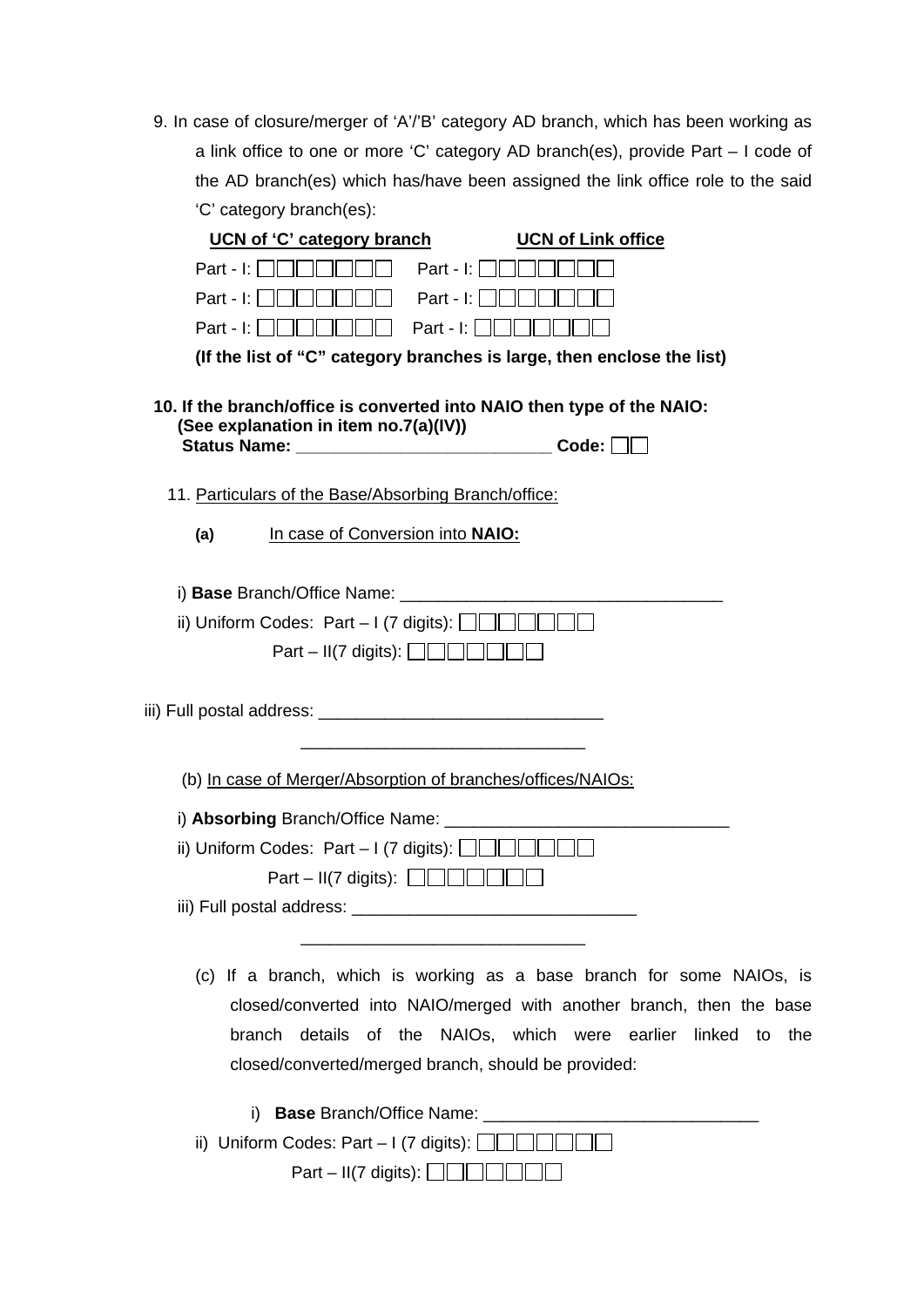iii) Full postal address: \_\_\_\_\_\_\_\_\_\_\_\_\_\_\_\_\_\_\_\_\_\_\_\_\_\_\_\_\_\_

Note: 1) For explanatory notes kept in bracket against individual items in this Proforma, please refer to the enclosed "EXPLANATIONS OF ITEMS IN PROFORMA-**I**".

 $\overline{\phantom{a}}$  , and the contract of the contract of the contract of the contract of the contract of the contract of the contract of the contract of the contract of the contract of the contract of the contract of the contrac

 **2) No action will be taken unless Part-I and Part-II of 7-digit Uniform Codes each are mentioned in this Proforma.**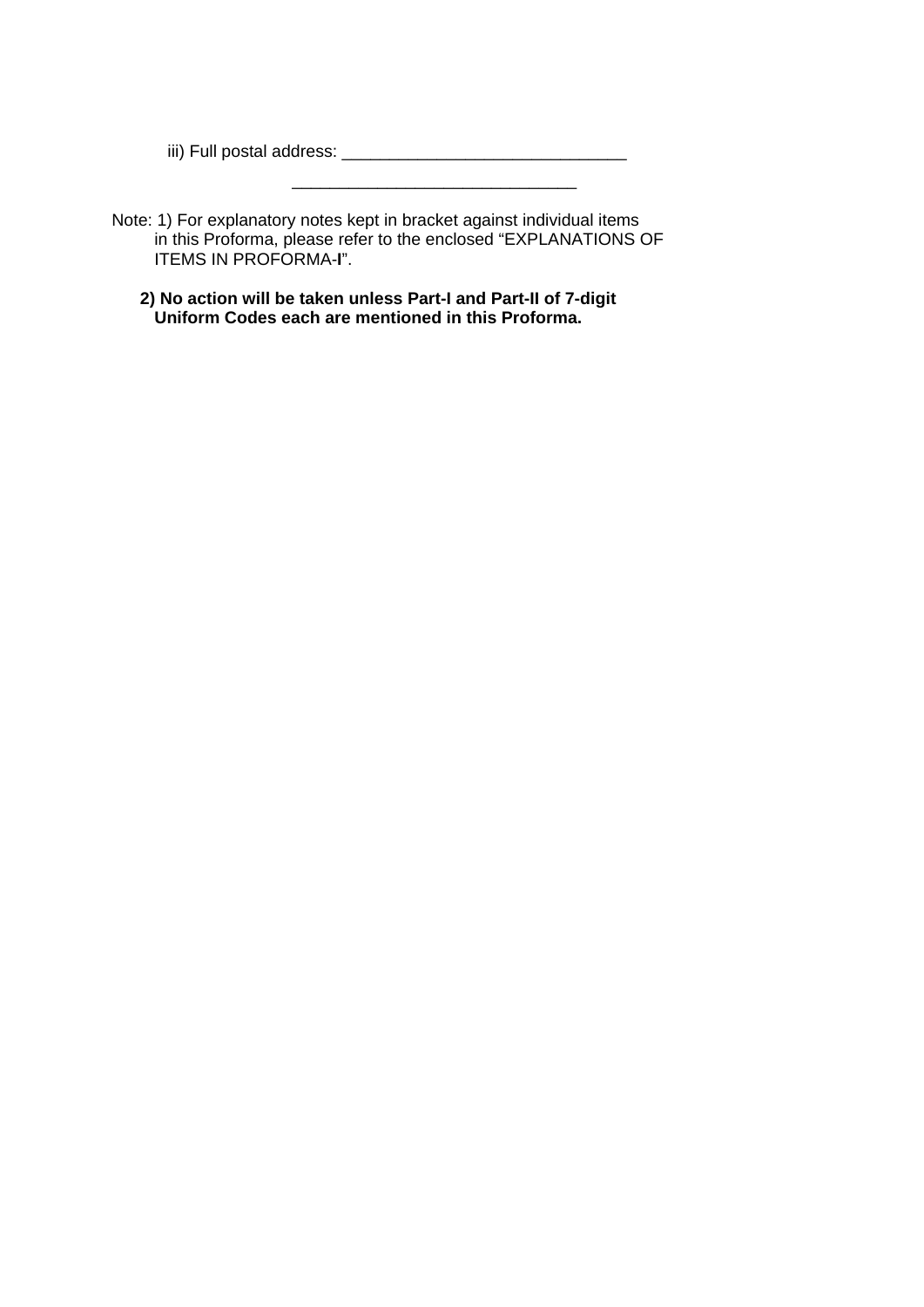## **Instructions for Filling Proformae I & II**

**Note** : Please Read the Instructions before Filling the Proformae.

I. Proforma-I should be submitted either on the day of opening of branch / office / NAIO or afterwards but not before opening of branch / office / NAIO.

II. Proforma-I is meant for all types of newly opened bank branches / offices / NAIOs and proforma-II is meant for reporting change in status / postal address, closure / merger / conversion / relocation / upgradation, etc. of existing bank branches / offices / NAIOs.

III. Uniform code numbers had been so long assigned to administratively independent offices / branches, submitting separate returns to Reserve Bank of India (See explanation at 7(b)). Recently, it has been decided to allot 9-digit uniform codes to Not Administratively Independent Offices (NAIOs - temporary offices), such as stand-alone ATMs / extension counter / satellite office / representative office / cash counter / inspectorate / collection counter / mobile office / Airport counter / Hotel counter / Exchange Bureau. However, Proformae for Temporary Office opened at the site of a fair / exhibition, etc. should not be sent to DESACS.

IV. Public Sector Banks, which have been allowed to assign Part I code to their new branches / offices / NAIOs should strictly follow the instruction mentioned at III above, at the time of forwarding Proforma-I to RBI.

V. Upgradation of an NAIO into a full-fledged branch / office should be treated as closure of NAIO and opening of a branch / office. Accordingly, both Proforma - II for NAIO closure and Proforma - I for upgradation into a branch / office should be submitted.

VI. Alternatively, if a branch / office is converted into NAIO, then Proforma - II for closure of the branch / office and Proforma - I for conversion / opening of the NAIO are required to be submitted.

VII. Proforma-I & II will not be accepted for allotment of Part-I & Part-II / revision of Part-II code unless all items in the Proformae are filled up properly.

## **Explanations of Items in Proforma - I**

**Item No.1(c) :**

Public sector banks (SBI and its 7 Associates, 19 Nationalised Banks & Industrial Development Bank of India Ltd.) are allowed to assign 7/9-digit Part-I Code Numbers only to their branches / offices / NAIOs and for other banks RBI (DESACS) allots both Part-I & Part-II codes. Each NAIO is linked to some independent branch. Last two digits (8th & 9th digits from the left) of Part - I code for NAIOs follow the 7-digit Part - I code of the base branch.

UCN of branches / offices of banks comprises two parts as Part-I code and Part-II code of 7 digits each; two additional digits are assigned to Part - I code of NAIOs.

Part -I code is defined as follows :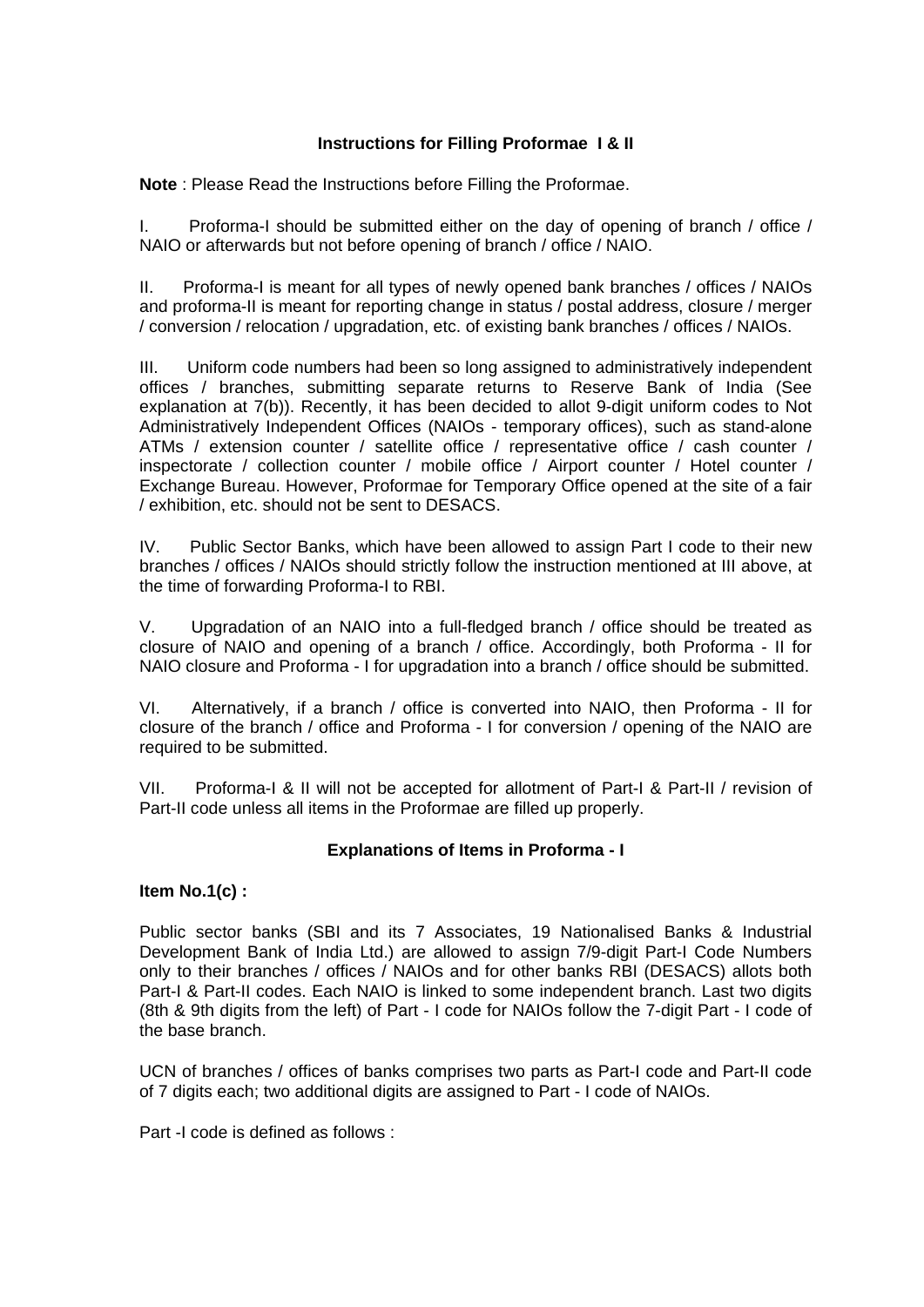\* for branches / offices / NAIOs of commercial banks and other financial institutions :

first three digits from the left stand for bank code

next four digits stand for branch code

last two digits stand for NAIO code.

for branches / offices / NAIOs of state / district central co-op. banks, state / central land development banks :

first four digits from the left stand for bank code

next three digits stand for branch code

last two digits stand for NAIO code.

\* for branches / offices / NAIOs of other co-op. banks, salary earners' societies, state financial corporations and tours, travels, finance & leasing companies :

first five digits from the left stand for bank code

next two digits stand for branch code

last two digits stand for NAIO code.

Part-II code, irrespective of different categories of banks, is defined as follows :

first three digits from the left stand for district code

next three digits stand for centre code within the district

last single digit stands for population range code.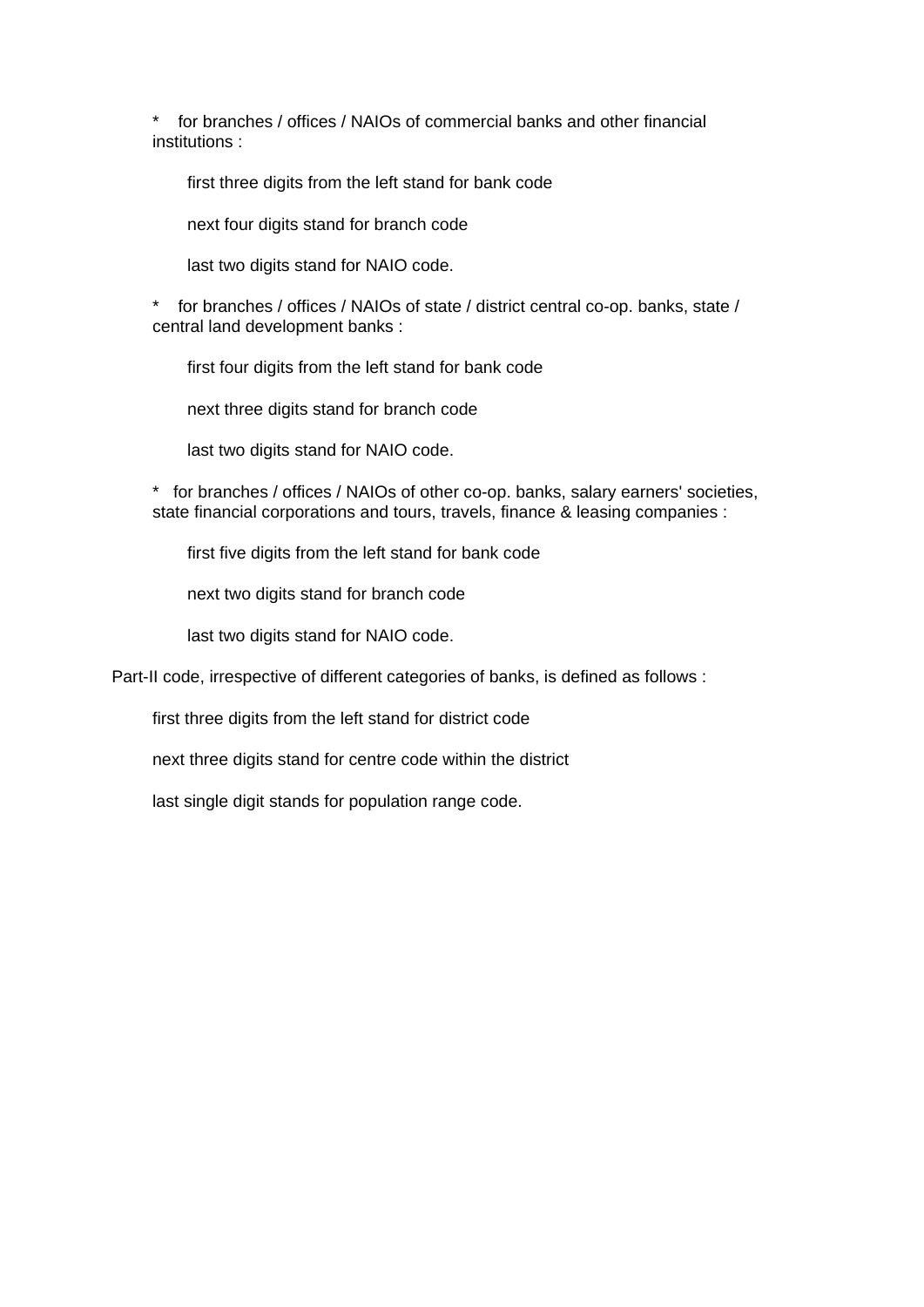**Relationship between population range code and population group code is shown below**

| <b>Last digit</b><br>of Part II<br>of the<br><b>Uniform</b> | <b>Population Range</b> | <b>Population</b><br>Group | <b>Population</b><br>Group<br>Code |
|-------------------------------------------------------------|-------------------------|----------------------------|------------------------------------|
|                                                             | Up to 4999              | Rural                      |                                    |
| $\overline{2}$                                              | 5000 to 9999            |                            |                                    |
| 3                                                           | 10,000 to 19,999        | Semi-Urban                 | 2                                  |
| 4                                                           | 20,000 to 49,999        |                            |                                    |
| 5                                                           | 50,000 to 99,999        |                            |                                    |
| 6                                                           | 1,00,000 to<br>1,99,999 | Urban                      | 3                                  |
| 7                                                           | 2,00,000 to<br>4,99,999 |                            |                                    |
| 8                                                           | 5,00,000 to<br>9,99,999 |                            |                                    |
| 9                                                           | 10 lakhs and<br>above   | Metropolitan               | 4                                  |

#### **Item No.2(a)**

The name of the Branch / Office / **NAIO** is to be written.

#### **Item No.2(b)**

Reference letter number and date of authorization / approval issued by RBI is to be mentioned.

#### **Item No.2(c)**

The Licence No., if already available (as obtained from concerned Regional Offices of RBI) is to be written; otherwise the same should be communicated later on along with Uniform Codes.

#### **Item No.2 (d)**

The exact date (including month & year) of licence is to be indicated.

#### **Item No.2 (e)**

In case the branch / office / NAIO is opened after expiry of one year from the date of issuing of licence, please indicate whether licence was re-validated or not and if revalidated please mention the date of re-validation.

#### **Item No. 3**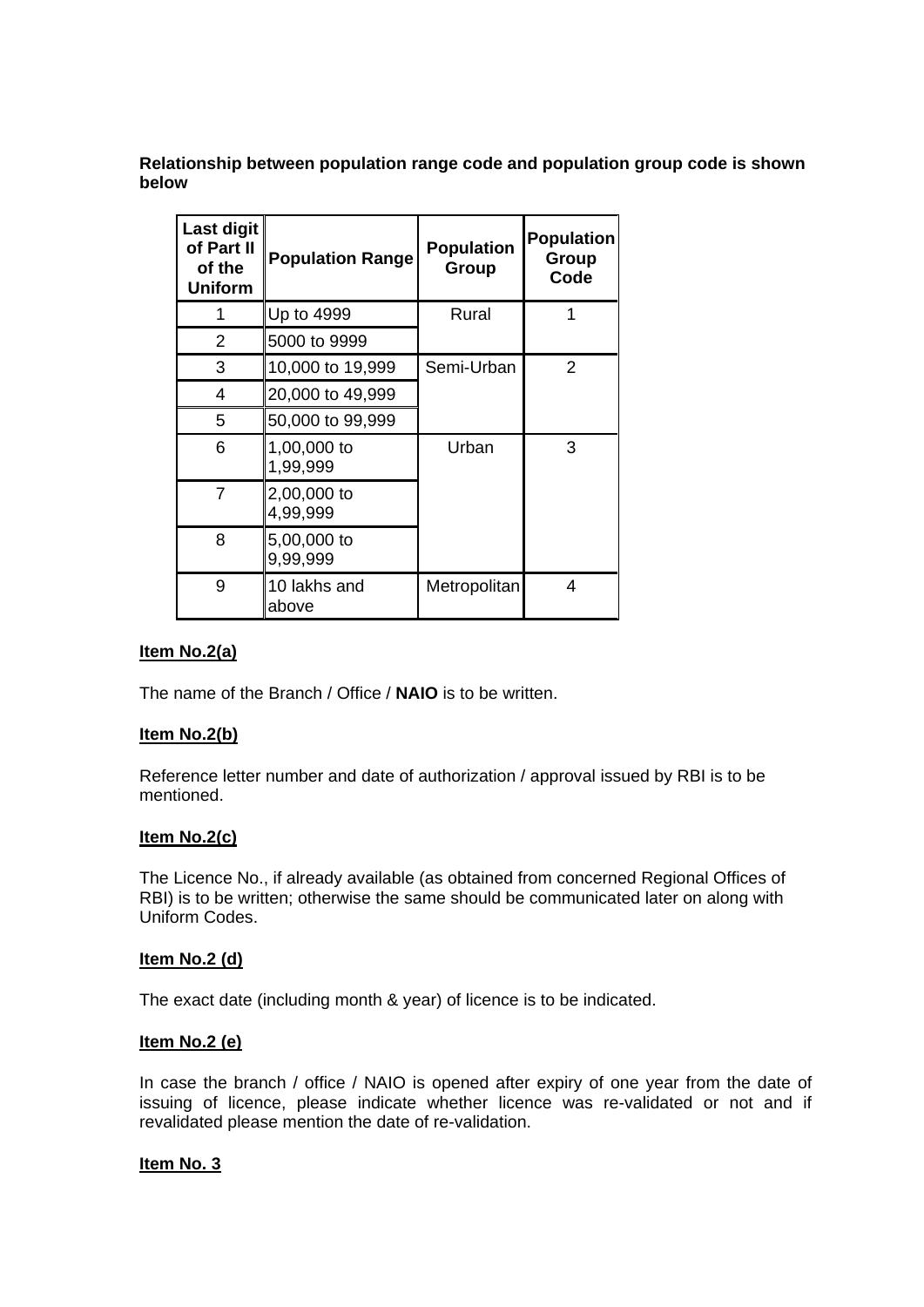The exact date of opening including month & year is to be mentioned.

#### **Item No. 4.1 to 4.3 and 4.6 to 4.8**

The names / numbers / codes are to be written against the appropriate item number. PIN code against item No. 4.3(b) should be indicated. In respect of mobile office and mobile ATM detailed address of the base branch / office should be reported.

#### **Item No. 4.4**

The name of the locality i.e. the exact place, where the branch / office / NAIO is located, is to be mentioned. The name of the locality may be the name of village in case the branch / office / NAIO is opened in a village. In case of mobile office or mobile ATM, respective details of the base branch / office should be reported.

#### **Item 4.5 & 5(b)**

The names of the Tehsil / Taluka / Sub-division and the Community Development Block with reference to centre name stated at item 5(a) are to be indicated at item Nos. 4.5 and 5(b) respectively.

This may not be applicable in the cases of metropolitan centres.

In case of mobile office or mobile ATM, respective details of the base branch / office should be reported.

#### **Item No.5(a)**

The name of the Village / Town / City / Municipality / Municipal Corporation under the jurisdiction of which the locality mentioned at item No.4.4 is included, is to be written. The name of the village is to be written if the branch / office / NAIO is opened in a village, which is a revenue unit / centre. In case of mobile office or mobile ATM, respective details of the base branch / office should be reported.

### **Caution**

If the name of the centre in item no. 5(a) is not written correctly, then the branch / office / NAIO may get wrongly classified with incorrect Part-II code. The name of Panchayat / Block / Tehsil / District, etc. should not appear against item Nos. 4.4 & 5(a) unless the branch / office / NAIO is located in the head quarter of the Panchayat / Block / Tehsil / District.

#### **Item No. 5(e) : (Refer Item No. 5(a) also)**

Latest Census population figure of the Centre (revenue unit) where the branch / office / NAIO is located should be stated. Population of whole of Panchayat / Block / tehsil / district, etc., should not be considered. Population of a revenue centre can be obtained from Census Handbook / Local Census Authority or from local administration such as District Collector / Tehsildar / Block Development Officer, etc., and a certificate (in original) to this effect, covering following two aspects, should be collected from the concerned local administration and forwarded :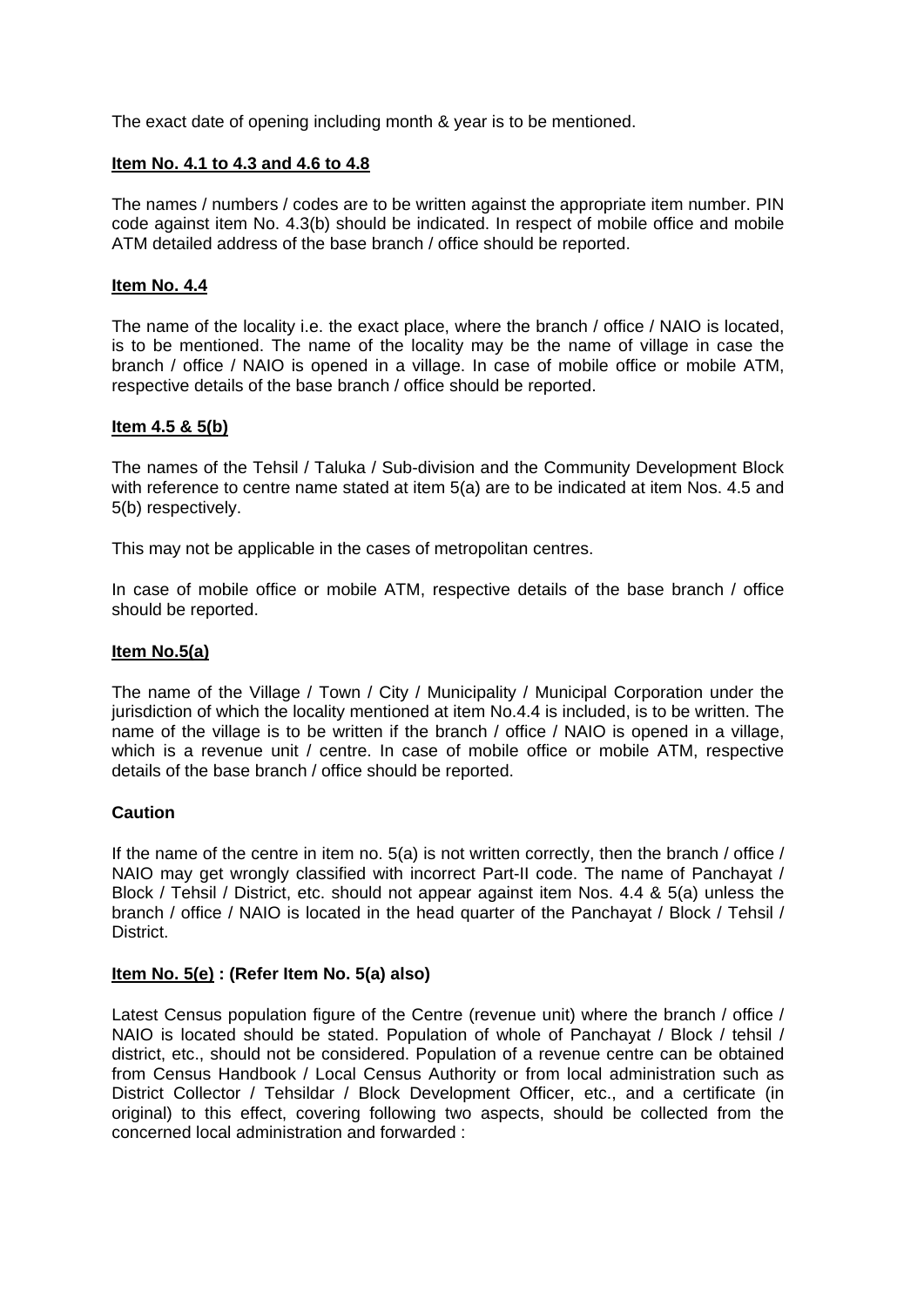(i) Name of the revenue centre, where the branch / office / NAIO under reference is located.

(ii) Population of the said revenue centre as per the latest census report

#### **Item No. 6**

An office is administratively independent, if it maintains separate books of accounts and is required to submit one or more BSR returns to RBI.

If there is no administratively independent branch / office of a regional rural bank or of any other commercial / co-operative bank in the centre (revenue unit), as referred to at item 5(a) above, within the limits of which the new branch / office is located, then put tick mark () against "No", otherwise put tick mark () against "Yes".

#### **Item No.7 (a)**

The names & respective codes of different types (business status) of branches / offices / NAIOs are listed in categories I to IV below. The appropriate status name & corresponding code is to be written.

As the list is not exhaustive, please state exact status of the office / branch / NAIO under "Any other branch / office / NAIO " category :

| Code | <b>Status Name</b>                                                                            |  |  |  |  |
|------|-----------------------------------------------------------------------------------------------|--|--|--|--|
| (01) | <b>Registered Office</b>                                                                      |  |  |  |  |
| (02) | Central / Head Office / Principal<br>Office                                                   |  |  |  |  |
| (03) | <b>Local Head Office</b>                                                                      |  |  |  |  |
| (04) | Regional Office / Area Office /<br>Zonal Office / Divisional Office /<br><b>Circle Office</b> |  |  |  |  |
| (05) | <b>Funds Management Office</b>                                                                |  |  |  |  |
| (06) | <b>Lead Bank Office</b>                                                                       |  |  |  |  |
| (07) | <b>Training Centre</b>                                                                        |  |  |  |  |
| (09) | Any other administrative office<br>(not included above, pl. specify)                          |  |  |  |  |

## I. **In Case of Administrative Office**

#### II. **In Case of General Banking Branch**

| <b>Code</b> | <b>Status Name</b>          |  |
|-------------|-----------------------------|--|
|             | (10) General Banking Branch |  |

## III. **In Case of Specialised Branch**

(A) Agricultural Development / Finance Branches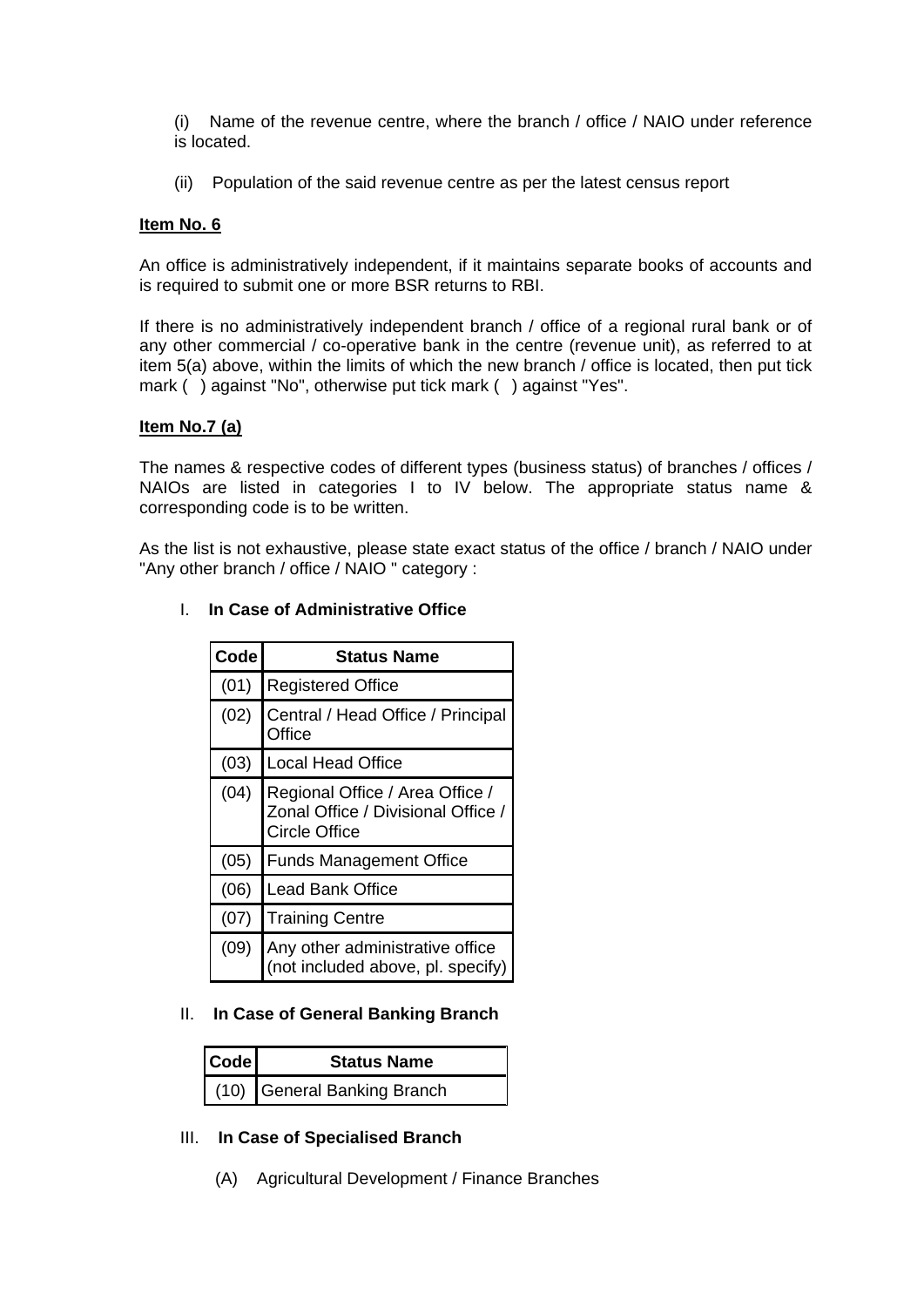- (11) Agricultural Development Branch (ADB)
- (12) Specialised Agricultural Finance Branch Hi-Tech. (SAFB Hi-tech)
- (13) Agricultural Finance Branch (AFB)

(B) Micro & Small Enterprises(S.S.I.)/Small Industries and Small Business **Branches** 

- (16) Small Business Development Branch / Office
- (17) Micro & Small Enterprises (SSI)
- (18) Small Industries & Small Business Branch (SIB)
- (C) Industrial / Corporate Finance / Large Advances Branches
	- (21) Industrial Finance Branch (IFB)
	- (22) Corporate Finance Branch (CFB)
	- (23) Hire-Purchase and Leasing Finance Branch
	- (24) Industrial Accounts Branch
	- (25) Large Advances Branch
	- (26) Business Finance Branch
	- (27) Mid Corporate Branch
- (D) Asset Recovery Management / Industrial Rehabilitation Branches
	- (30) Asset Recovery Management Services Branch (ARMS)
	- (31) Industrial Rehabilitation Branch

(E) Capital Market / Custodial Services / Merchant / Mercantile Banking **Branches** 

- (35) Capital Market Services Branch (CMS)
- (36) Custodial Services Branch
- (37) Merchant Banking Branch
- (38) Mercantile Banking Branch
- (F) Overseas / International Banking Offices / Branches
	- (41) International Banking Branch / office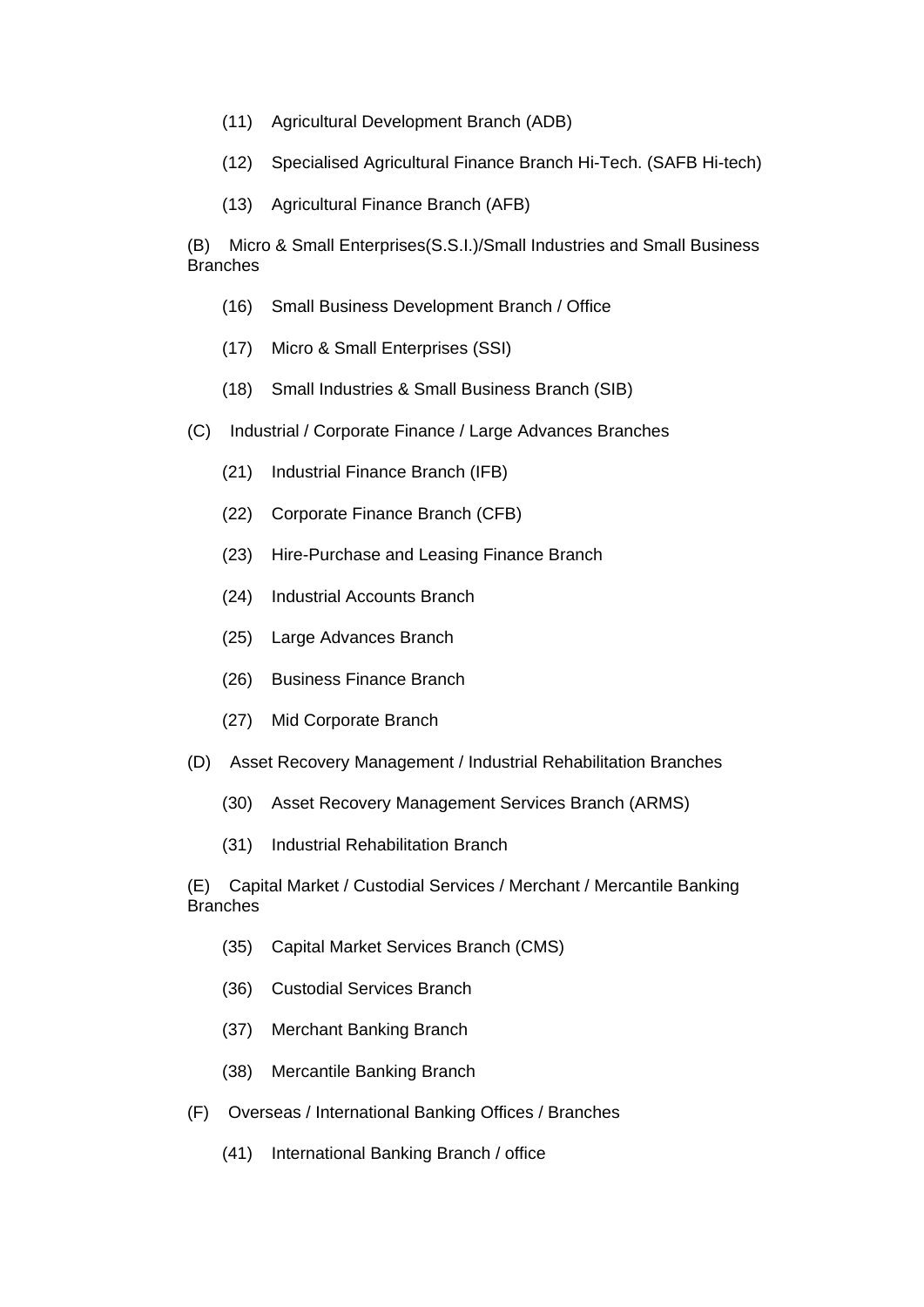- (42) Overseas Branch
- (43) International Business Branch / Office / Centre
- (44) International Exchange Branch
- (G) Commercial / Personal Banking Branches
	- (47) Non-Resident Indian (NRI) Branch
	- (48) Housing Finance Branch
	- (49) Personal Banking Services Branch
	- (50) Consumer Finance Branch
	- (51) Specialised Savings Branch
	- (52) Commercial and Personal Banking Branch
	- (53) Specialised Commercial Branch
	- (54) Draft Paying Branch
	- (55) Professionals Branch
	- (56) Locker Branch
	- (57) Specialised Trading Branch
	- (58) Diamond Branch
	- (59) Housing Finance Personal Banking Branch
- (H) Collection & Payment / Quick (Fast) Service / STARS Branches
	- (63) Service Branch / Clearing Branch / Cell
	- (64) Collection and Payment Services Branch
	- (65) Quick Collection Branch
	- (66) Fast Service Branch
	- (67) Speedy Transfer and Realisation Services (STARS) Branch
- (I) Other type of Specialised Branches
	- (71) Treasury Branch (Government Business)
	- (72) Stock Exchange Branch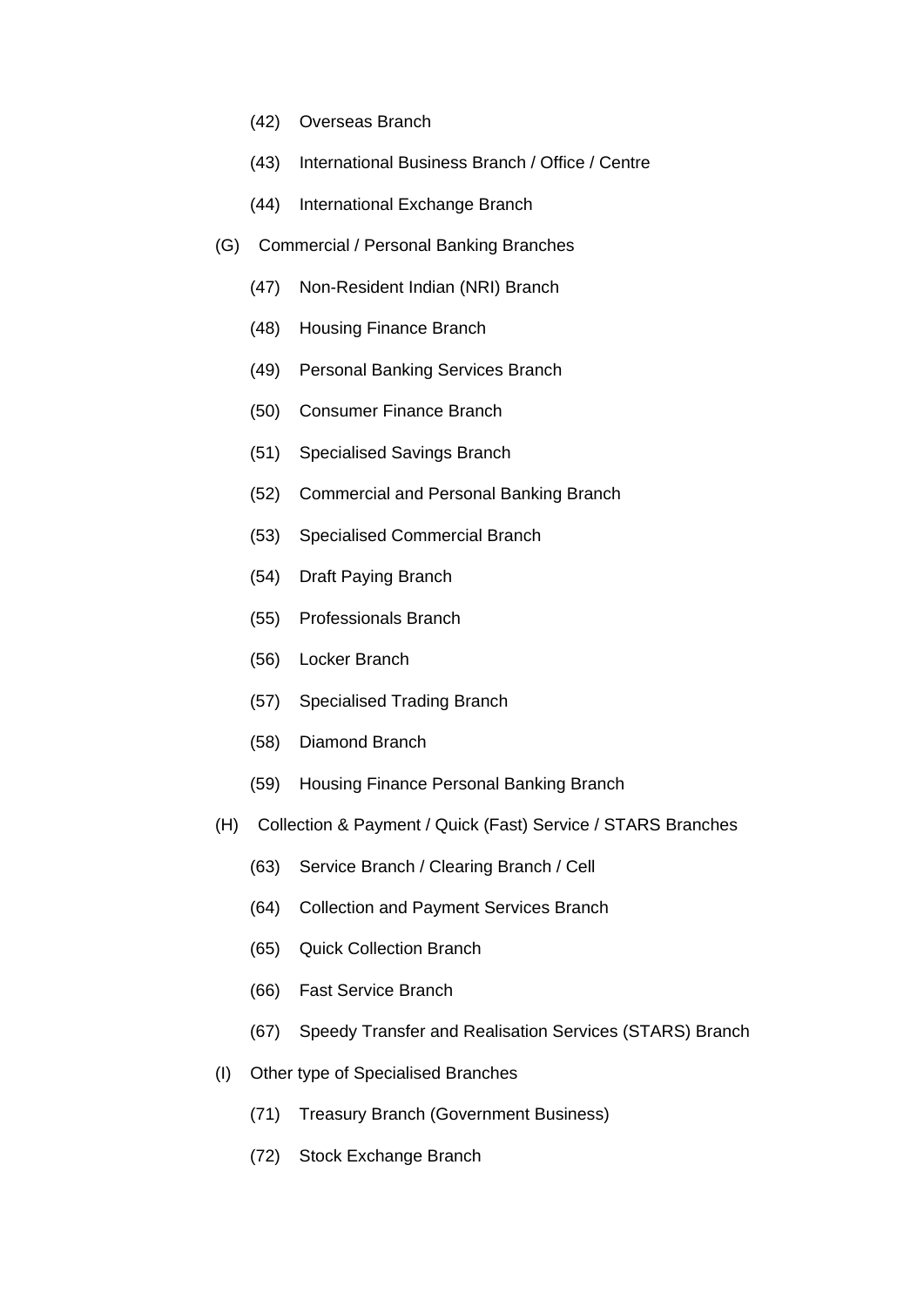- (73) Auto-Tech Branch
- (74) Fund Transfer Services (FTS) Branch
- (75) Weaker Sections Branch
- (76) Security Services Branch
- (77) Specialised Woman Entrepreneurs Branch
- (78) Specialised Cash Management Services Branch
- (79) Micro safe Branch for Self Help Groups

(80) Any other category of specialised branch / office (not included above, pl. specify)

### IV. **In Case of Non-Administratively Independent Office (NAIO)**

- (85) Extension Counter
- (86) Satellite Office
- (87) Mobile Office
- (88) Service Branch\*
- (89) Mobile ATM
- (90) On-site ATM
- (91) Off-site ATM
- (92) Representative Office
- (93) Exchange Bureau
- (99) Any Other NAIOs (not included above, pl. specify)
- \* If it is not maintaining separate Books of Accounts

#### **Item No. 7(b) :**

NAIO are Offices for which separate books of accounts are not maintained and not required to submit BSR returns to RBI. Name of the base branch / office and its Uniform Code Numbers are to be provided with which the accounts of NAIO(s) will be maintained.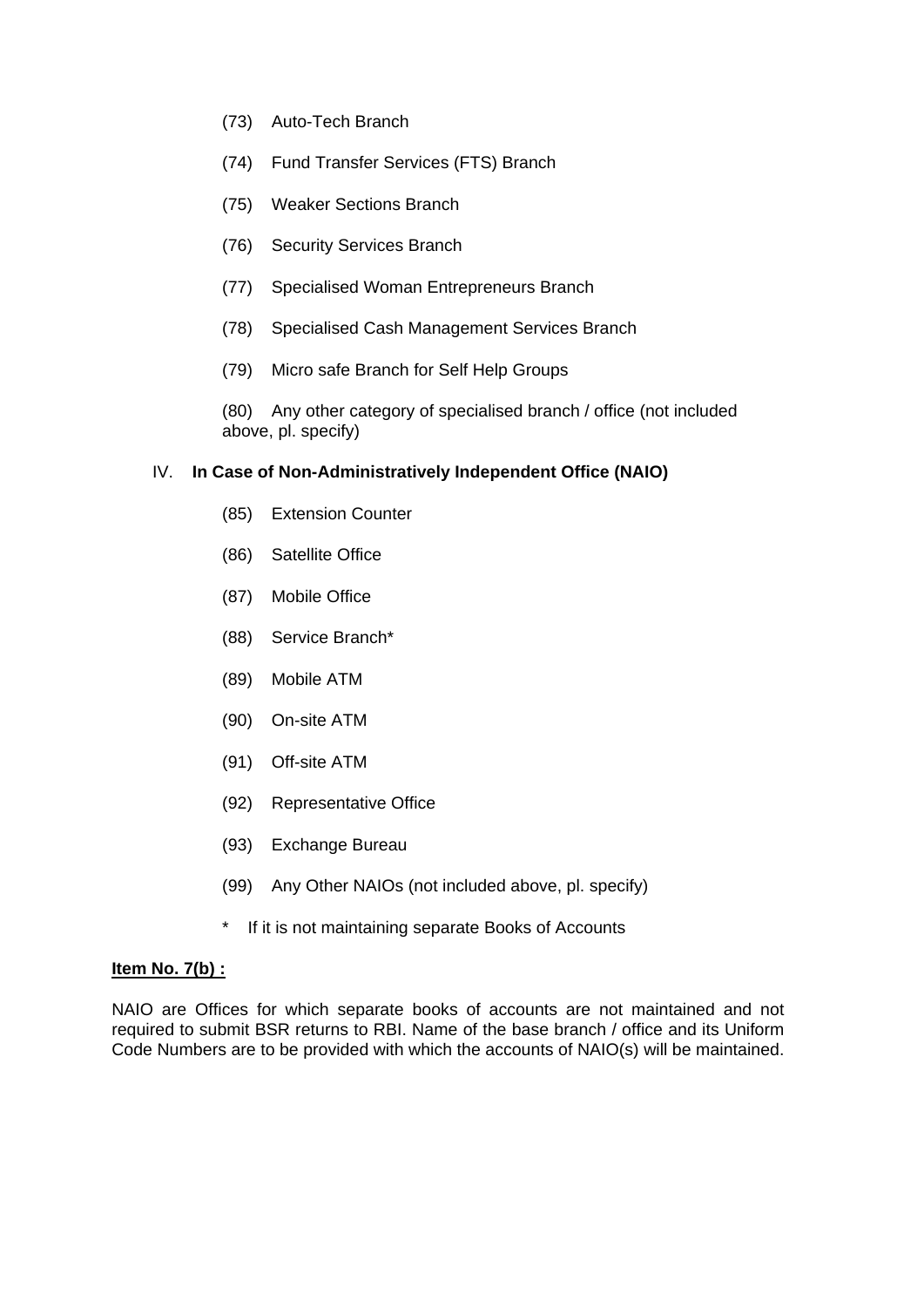## **Item No. 8(ii)(A)(d) :**

The appropriate Code among the options listed below is to be indicated :

|     | Code Type of Area                                                               |  |  |  |
|-----|---------------------------------------------------------------------------------|--|--|--|
| (0) | Normal area                                                                     |  |  |  |
| (1) | Border area                                                                     |  |  |  |
| (2) | Disturbed area (High Risk)                                                      |  |  |  |
| (3) | Area affected by natural<br>calamities (flood / earthquake<br>prone area, etc.) |  |  |  |
| (4) | Area not having adequate<br>transport facility due to snowfall,<br>etc.         |  |  |  |

**Note** : For further clarification contact or write to

The Director, Banking Statistics Division, Department of Statistics and Information Management, Reserve Bank of India, C.O., C-9, 6th floor, Bandra-Kurla Complex, Bandra (East), Mumbai - 400 051. Phone : (022) 2657 1176(direct) / 2657 1086 Fax : (022) 2657 0847 / 2657 2319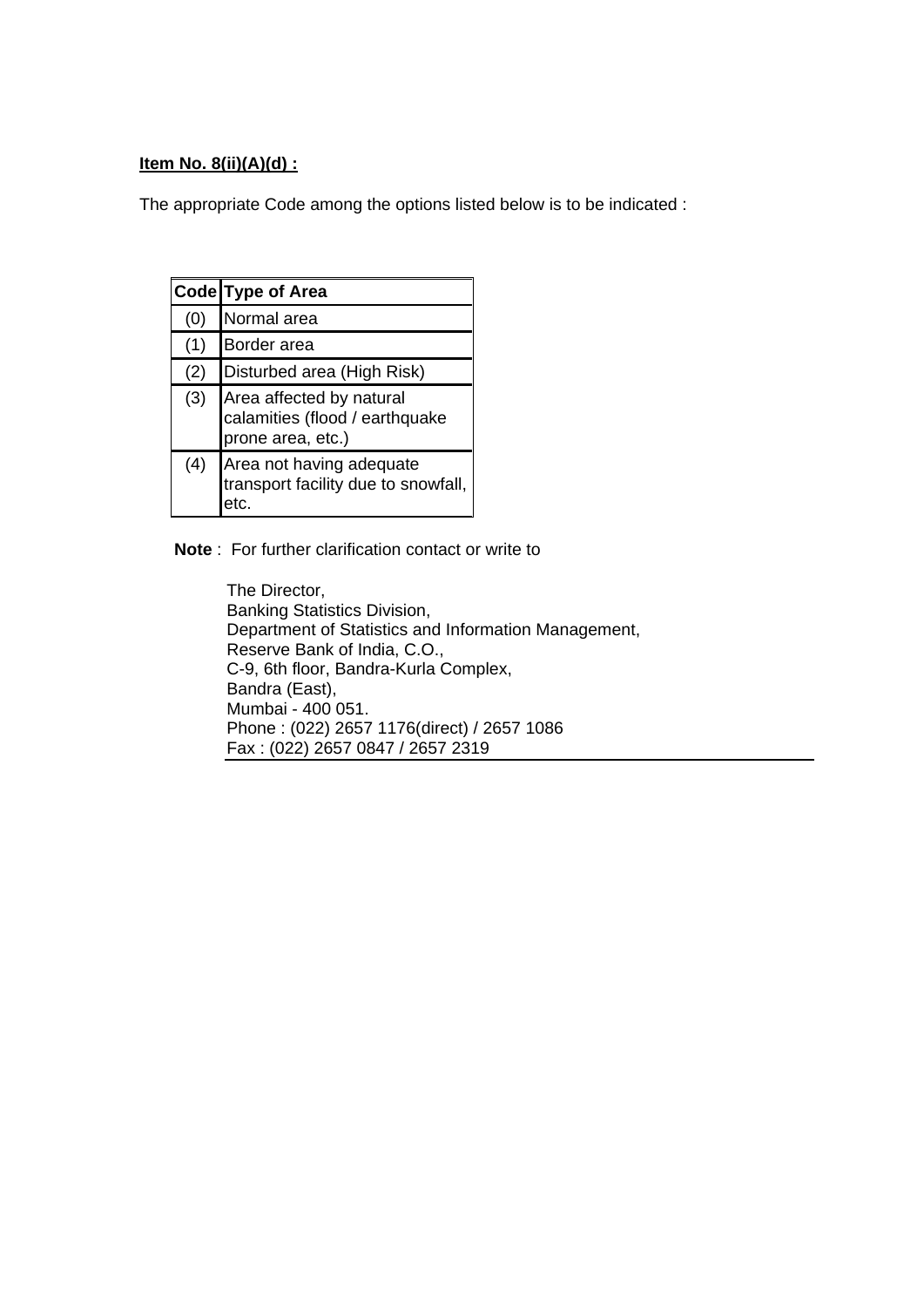#### **Annex - A**

## **List of Mandatory Items for Proformae - I & II**

#### **The mandatory items of Proforma - I**

- 1. Bank Name
- 2. Branch Part I Code (in case Public Sector Banks)
- 3. Branch Name
- 4. Licence date / Reference date
- 5. Licence Number / Reference Number
- 6. Date of opening
- 7. Revalidation date (if necessary)
- 8. Complete Address with Pin code
- 9. Centre Name

10. \* Community Development Block / Development Block / Tehsil / Taluka / Sub-Division / Mandal / Police Station District name

- 11. District Name
- 12. State Name
- 13. Business Status
- 14. Nature of Business
- 15. AD category (w.r.t. Nature of Business)
- 16. Link Office details in case of C category branch

#### **The mandatory items of Proforma - II**

#### **Necessary Fields to Identify the Branch**

- 1. Bank Name
- 2. Branch Part I Code

#### **Mandatory Items**

3. Branch Name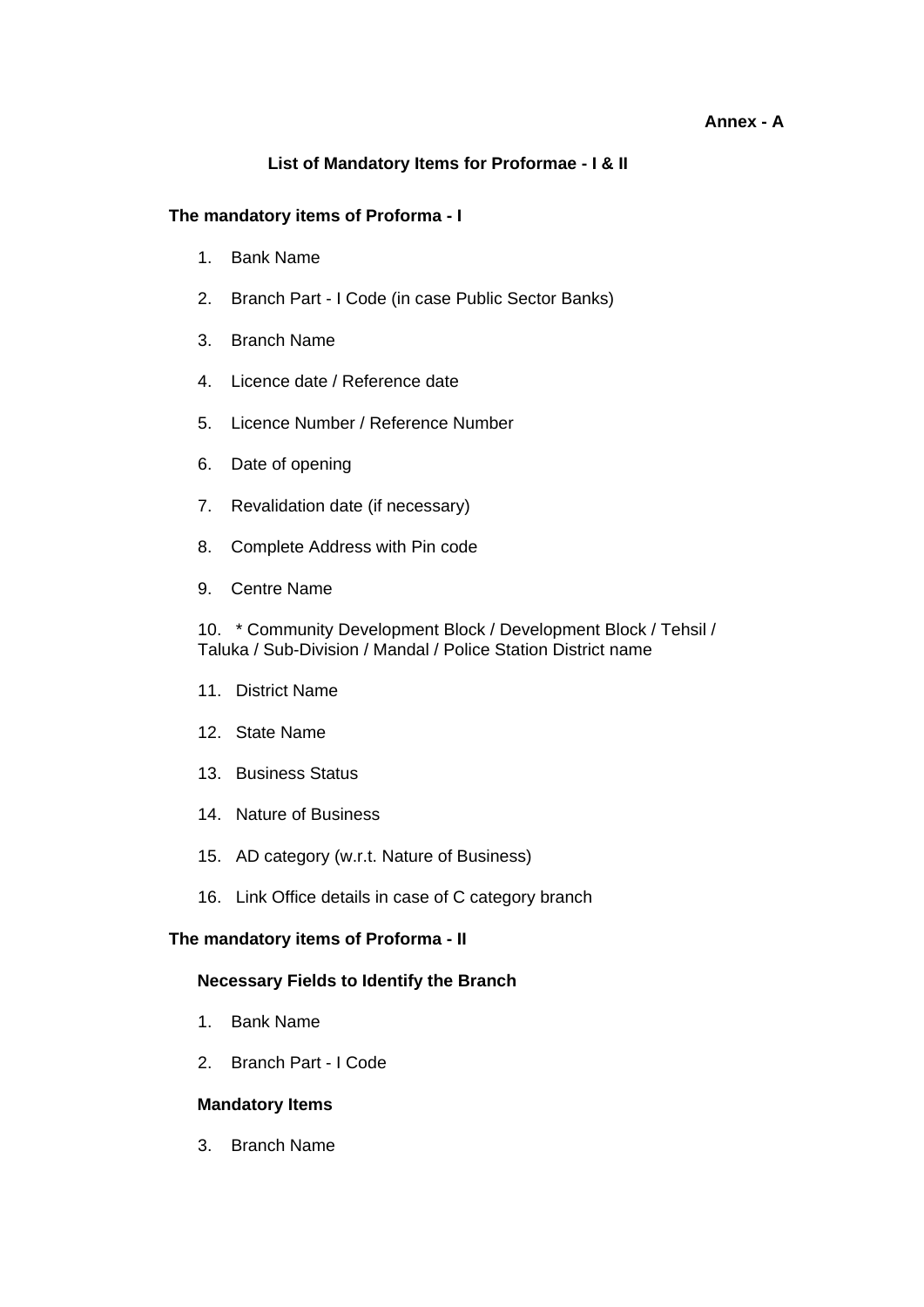- 4. Status of Branch / Office / NAIOs
- 5. Nature of Business
- 6. AD category (w.r.t. Nature of Business)
- 7. Link Office details in case of C category Branch
- 8. Complete Address with Pincode
- 9. Centre Name

10. \* Community Development Block / Development Block / Tehsil / Taluka / Sub-Division / Mandal / Police Station District name

11. Administratively Independent / Not Administratively Independent **Office** 

- 12. Closure / Merger / Conversion Details
- 13. If Conversion into NAIO Base Branch Details
- 14. If Merger then Merging Branch Details
- 15. If Closure then Date of Closure

For all changes in the case of Proforma - II, the **date of change** is mandatory and it has to be provided.

\* For centers not covered by Municipality / Municipal Board / Municipal Corporation / Town Area / Cantonment Board, etc.

**----------------------------**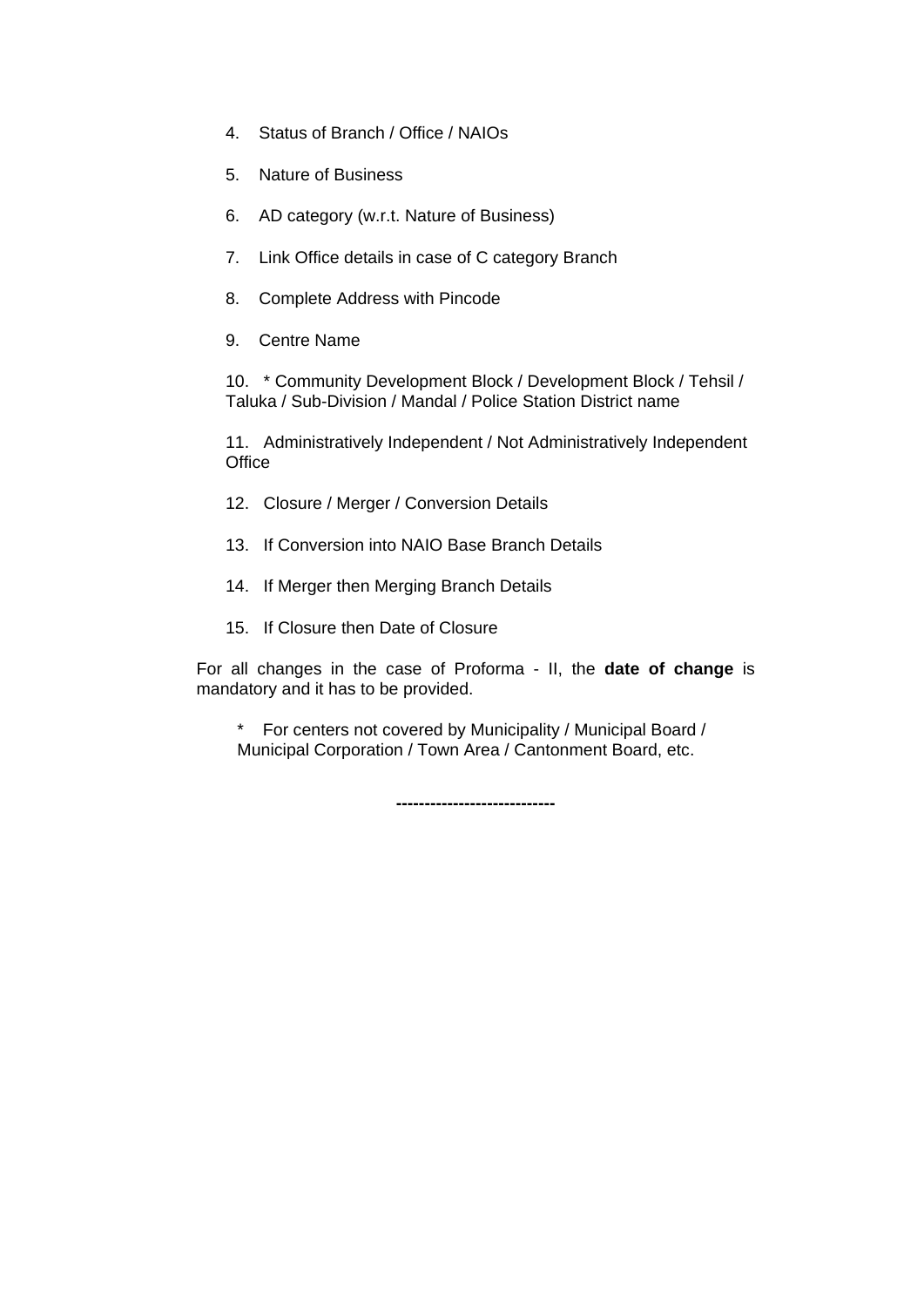## **List of Not Administratively Independent Offices (Temporary Offices) Existing as on 31 March, 2005**

| Sr.<br>No. | <b>Bank</b><br><b>Name</b> | <b>Base Branch</b><br>Part-1 Code |    | NAIO   Licence   Licence   Date of<br>Name Number Date |    | Opening | <b>Business</b><br><b>Status</b><br>*** |
|------------|----------------------------|-----------------------------------|----|--------------------------------------------------------|----|---------|-----------------------------------------|
| 1.         | 2.                         | 3.                                | 4. | 5.                                                     | 6. | 7.      | 8.                                      |
|            |                            |                                   |    |                                                        |    |         |                                         |
|            |                            |                                   |    |                                                        |    |         |                                         |
|            |                            |                                   |    |                                                        |    |         |                                         |
|            |                            |                                   |    |                                                        |    |         |                                         |
|            |                            |                                   |    |                                                        |    |         |                                         |

| <b>Locational Details</b>                      |     |     |     |     |     |                                                                        |     |             |
|------------------------------------------------|-----|-----|-----|-----|-----|------------------------------------------------------------------------|-----|-------------|
| <br> Building Road  Post   Pin<br> Office Code |     |     |     |     |     | Locality Centre Development District State<br>Name   Block Name   Name |     | <b>Name</b> |
| 9.                                             | 10. | 11. | 12. | 13. | 14. | 15.                                                                    | 16. | 17.         |
|                                                |     |     |     |     |     |                                                                        |     |             |
|                                                |     |     |     |     |     |                                                                        |     |             |
|                                                |     |     |     |     |     |                                                                        |     |             |
|                                                |     |     |     |     |     |                                                                        |     |             |
|                                                |     |     |     |     |     |                                                                        |     |             |